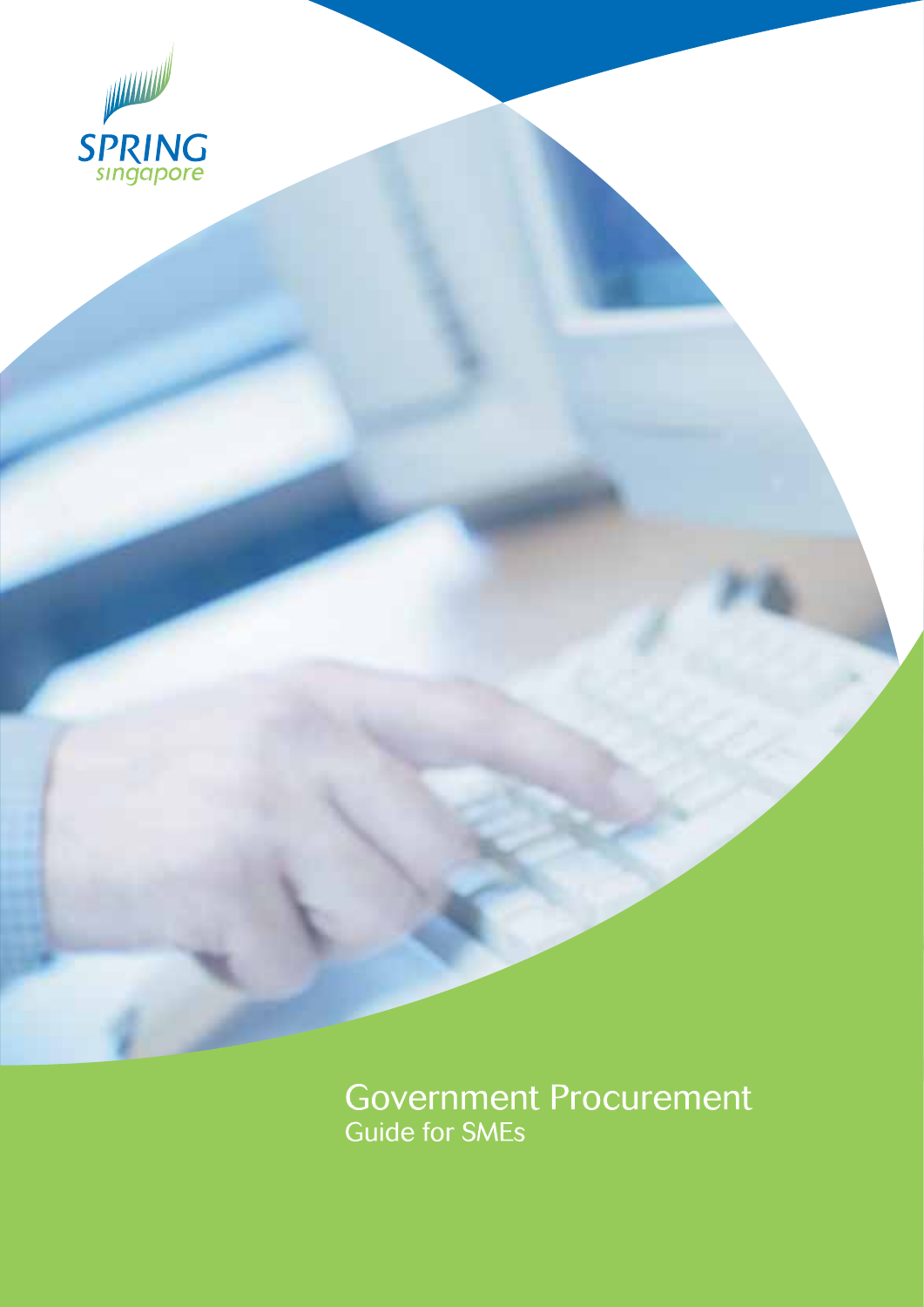This guide serves to help you better understand Government Procurement (GP) rules so that you can take part and bid for business opportunities and projects required by Government departments.

GP policies help ensure that goods and services purchased are at the best value for money. As a party to the 1994 Agreement on Government Procurement (GPA) under the World Trade Organization (WTO), we are committed to the following principles:

## **Openness & Fairness**

We will not discriminate in favour of or against any supplier. We treat suppliers fairly. All suppliers are given the same information for them to prepare their bids.

## **Transparency**

The procurement procedures and policies for supplying to the Government are clear and made known to suppliers to help them understand how we buy goods and services. Therefore, we aim to provide all the necessary information, for example, purchase requirements, bid evaluation criteria, etc. in the tender documents.

## **Value for money**

To achieve value for money, we evaluate suppliers' offers not only in terms of price, but also whether they have complied to all the requirements in the tender specifications, quality of the goods and services, timeliness in delivery, reliability and after-sales service.

This publication is a collaboration between the Ministry of Finance and SPRING Singapore.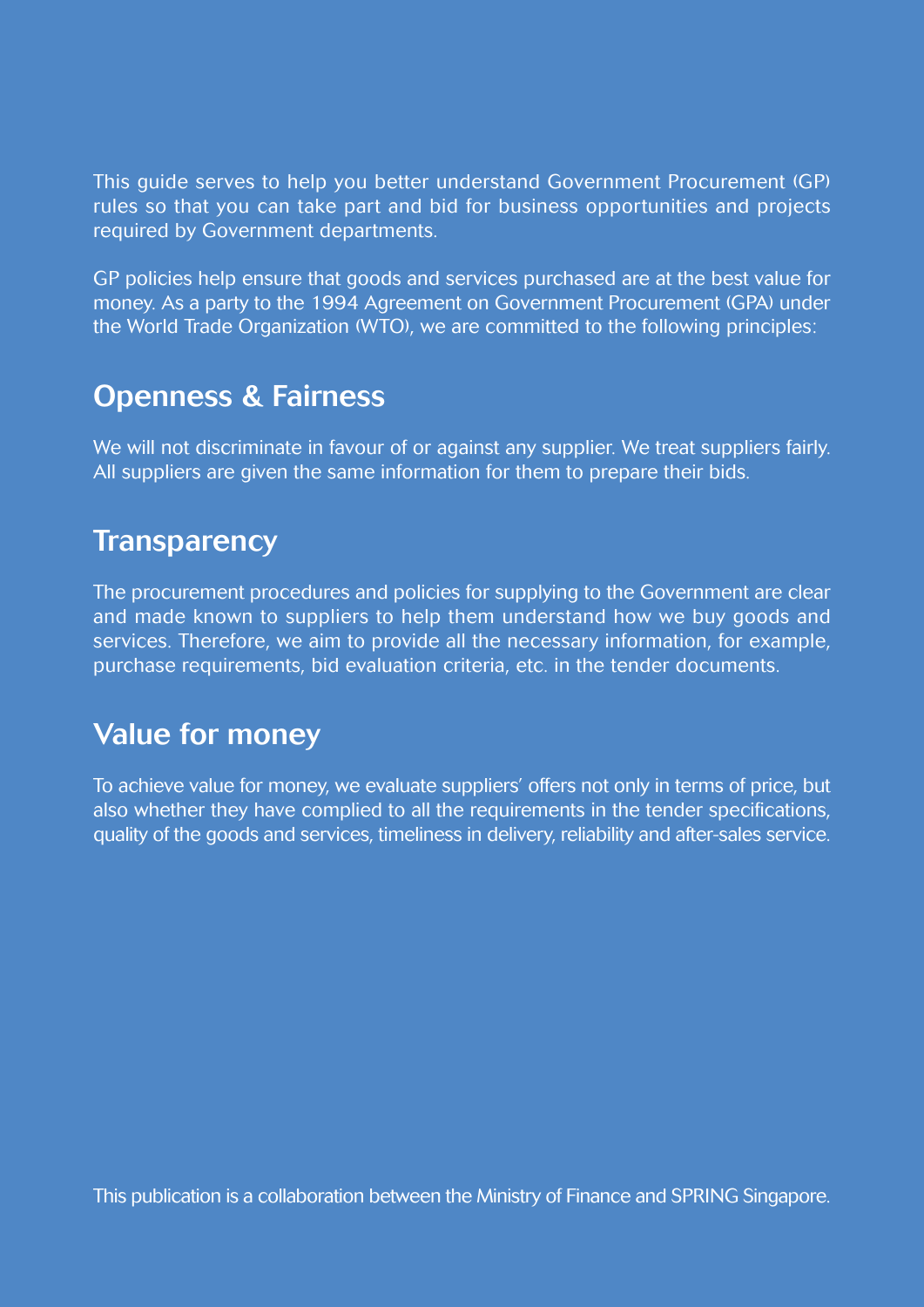## *Contents Page*

| <b>Government Procurement - An Overview</b>   |                |
|-----------------------------------------------|----------------|
| Who buys your Goods and Services?             | 0 <sup>2</sup> |
| What do we buy?                               | 0 <sup>2</sup> |
| How do we buy Goods and Services?             | 04             |
| Where can you find procurement opportunities? | 05             |

### **Doing Business With Us**

| Registering as a GeBIZ Trading Partner | 07. |
|----------------------------------------|-----|
| Registering as an EPPU Supplier        | 10. |
| Registering as a BCA Supplier          | 14  |

#### **Government Procurement Opportunities**

| The Pre-procurement Plan |     |
|--------------------------|-----|
| Quotation opportunities  | 18. |
| Tender opportunities     | 19  |

| How do we evaluate your bids? | 20 |
|-------------------------------|----|
| Who evaluates your bids?      | 20 |
| Who approves your bids?       | 21 |

**More Information** 24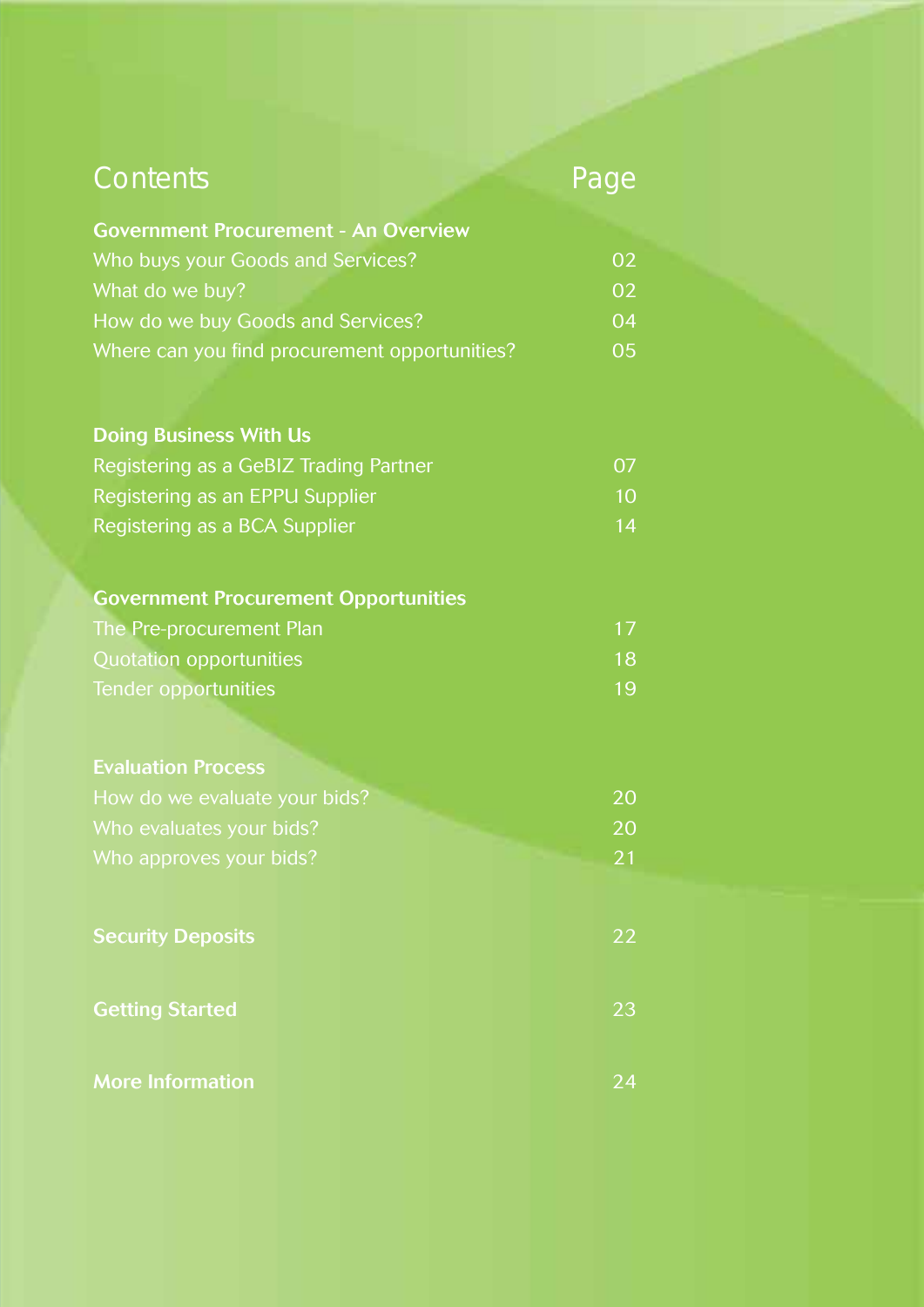## Government Procurement  $\mathbf{m}$ – An Overview

## **Who buys your Goods and Services?**

Individual ministries, departments and statutory boards buy goods and services for their use.

For goods and services that are commonly procured by the public sector, sourcing is done centrally by the Expenditure and Procurement Policies Unit (EPPU) under the Ministry of Finance, Defence Science and Technology Agency (DSTA), Infocomm Development Authority of Singapore (IDA), or other suitable agencies.

| Examples of common goods and services sourced centrally |                                       |                                     |  |
|---------------------------------------------------------|---------------------------------------|-------------------------------------|--|
| <b>EPPU</b>                                             | <b>DSTA</b>                           | <b>IDA</b>                          |  |
| Auctioneer services                                     | Courier services                      | IT security services                |  |
| Postage-paid envelopes                                  | Office Equipment &<br><b>Supplies</b> | Cabling & network<br>infrastructure |  |

## **What do we buy?**

What we buy is basically classified into goods, services and construction services.

#### **Goods**

– Includes all materials, manufactured items, consumables and non-consumables.

#### **Services**

- Includes work of cleaning, maintaining, repairing, overhauling and testing of any goods.
- Also includes consultancy, advice, and/or the dissemination of other information in any form or manner.
- Excludes construction services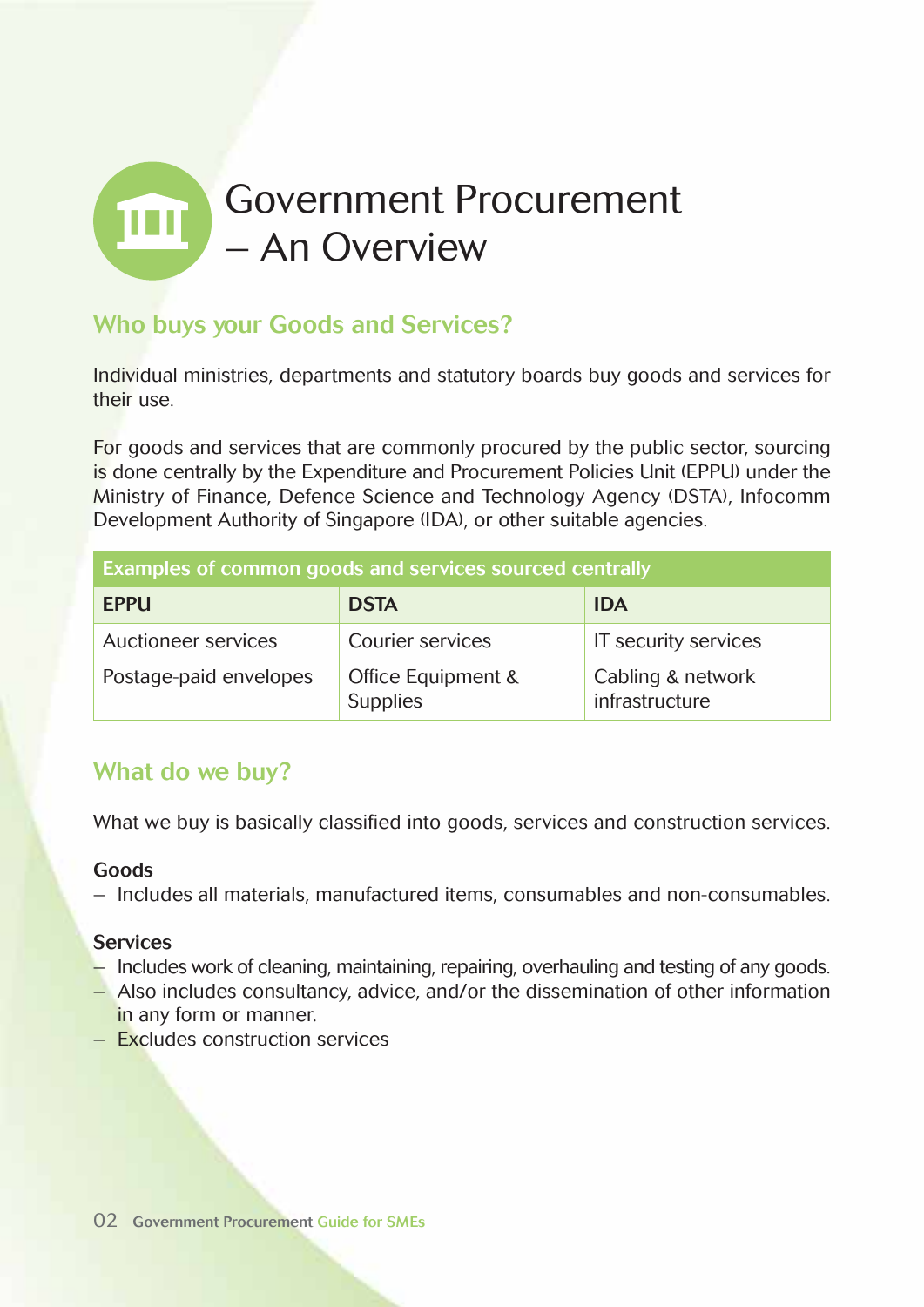#### **Construction services**

- Includes construction and construction-related engineering projects, renovation and maintenance works on buildings or permanent structures.
- Also includes the installation and maintenance of electrical and mechanical facilities in buildings or permanent structures.

| <b>Examples</b>                                                                                                  |                                                                       |                                                                        |  |
|------------------------------------------------------------------------------------------------------------------|-----------------------------------------------------------------------|------------------------------------------------------------------------|--|
| Goods                                                                                                            | <b>Services</b>                                                       | <b>Construction Services</b>                                           |  |
| Computer hardware/<br>software products, food &<br>beverages, office<br>equipment supplies,<br>computer supplies | Advertising, graphics,<br>consultancy services,<br>supply of manpower | Civil engineering,<br>demolition, plumbing &<br>sanitary works, piling |  |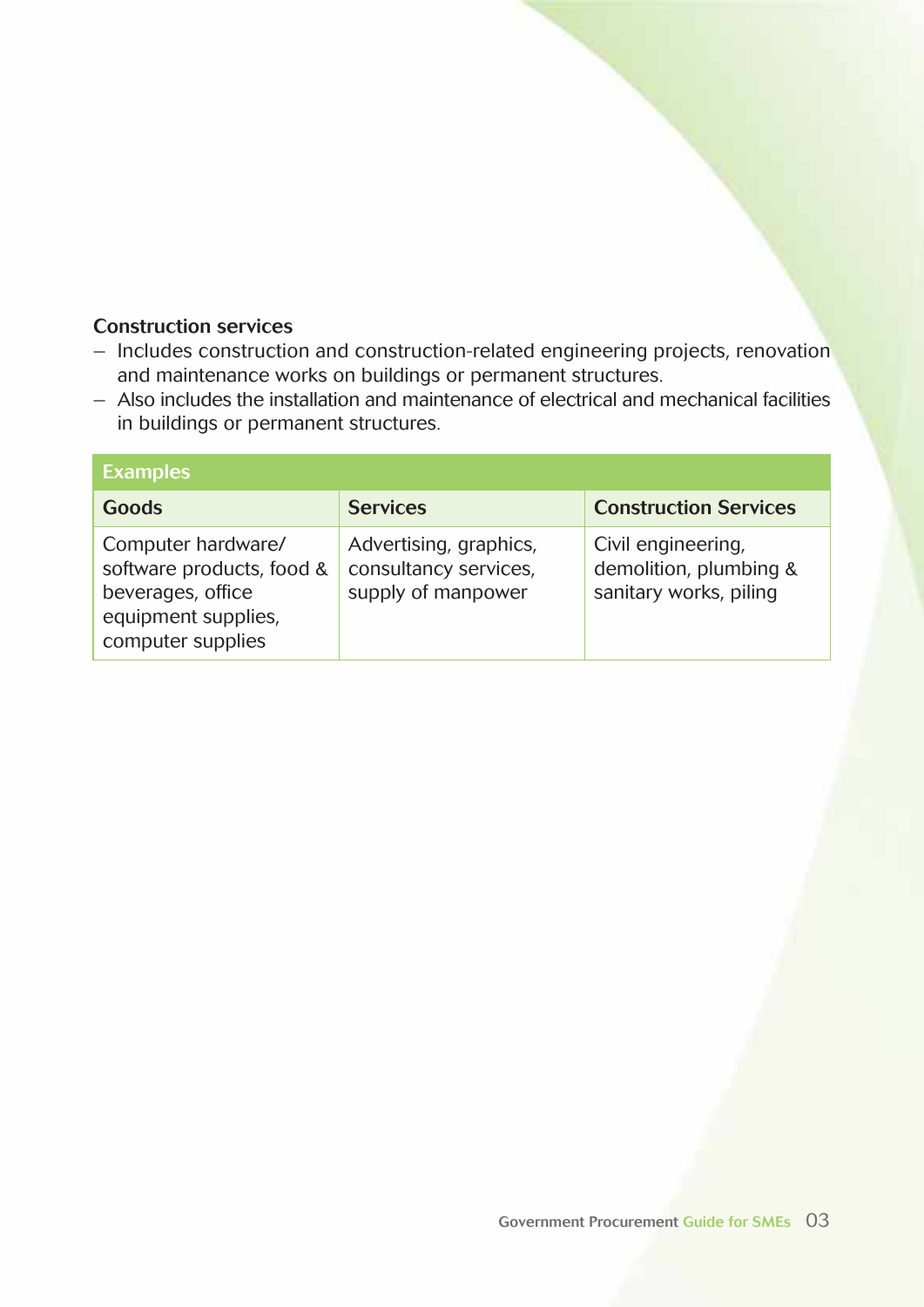## **How do we buy Goods and Services?**

Depending on the value, Goods and Services are purchased using one of 3 procedures,

- 1. **Small value purchases For value up to S\$3,000** We can buy directly from you or off-the-shelf.
- 2. **Quotations For value between S\$3,001 to S\$70,000** We will post quotations openly on the Government e-Business (GeBIZ) website.

#### 3. **Tenders – For value above S\$70,000**

We will call for a tender. There are 3 types of tenders: Open, Selective or Limited.

#### **a. Open Tenders**

A tender notice will be posted on the GeBIZ website inviting any supplier who may be interested to bid based on the requirements specified.

#### **b. Selective Tenders**

Selective tenders are used for more complicated purchases that have sophisticated requirements. This procedure has 2 stages:

- Short-listing of applicants We shortlist applicants based on their capabilities via an open pre-qualification exercise.
- Invitation to bid The shortlisted applicants are then invited to submit their tenders.

#### **c. Limited Tenders**

Such tenders are by invitation only, and may be open to one supplier or a few suppliers. We call for limited tenders when the project concerns national security, or when it is not feasible or practical to call for open tenders, for example, because of intellectual property rights or for works of art.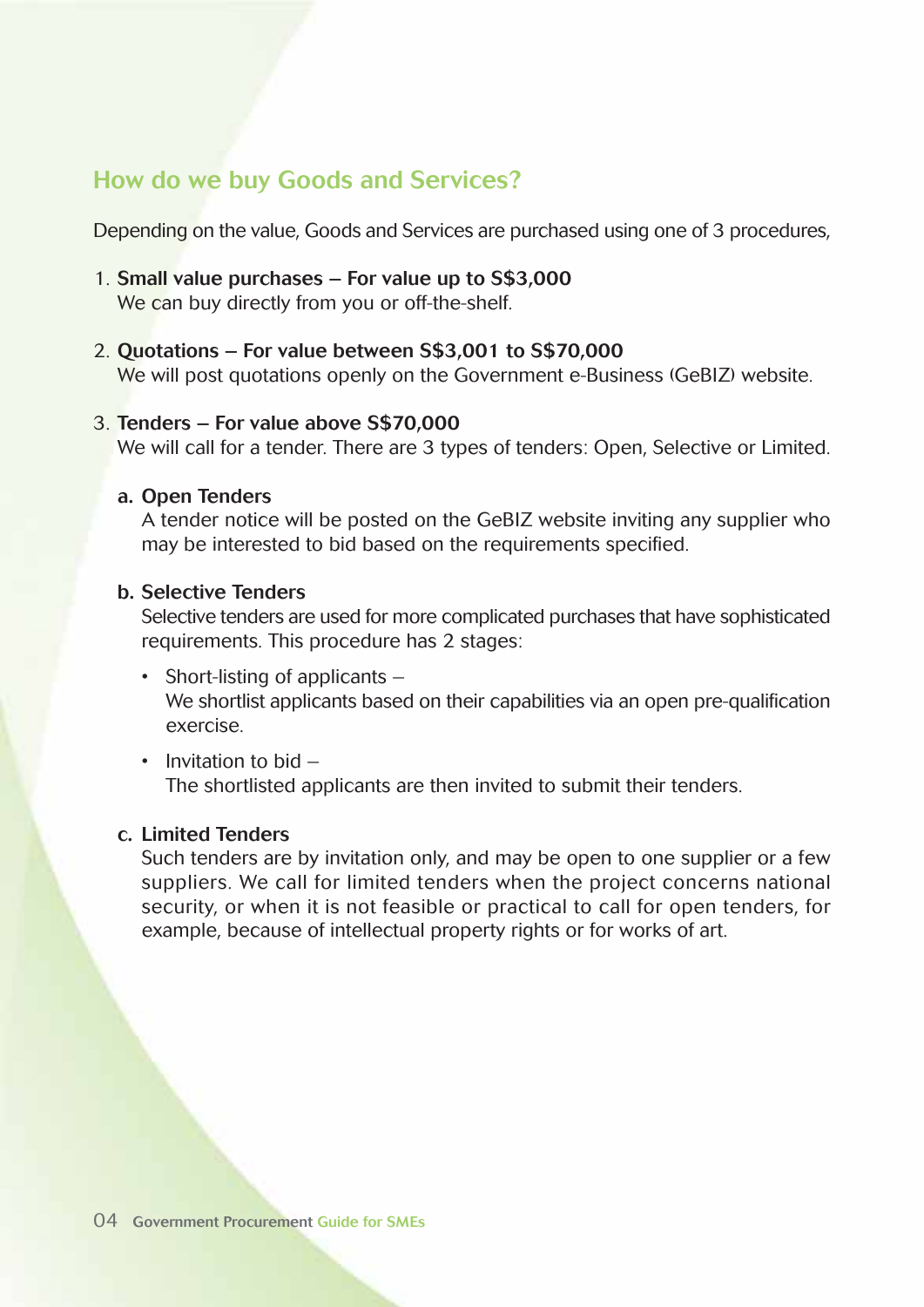## **Where can you find procurement opportunities?**

All quotations and tenders (Open and Selective) can be found on the GeBIZ website (www.gebiz.gov.sg). There, you can get information on tender schedules of bids received and tender awards. You will also be able to learn of business opportunities with foreign governments.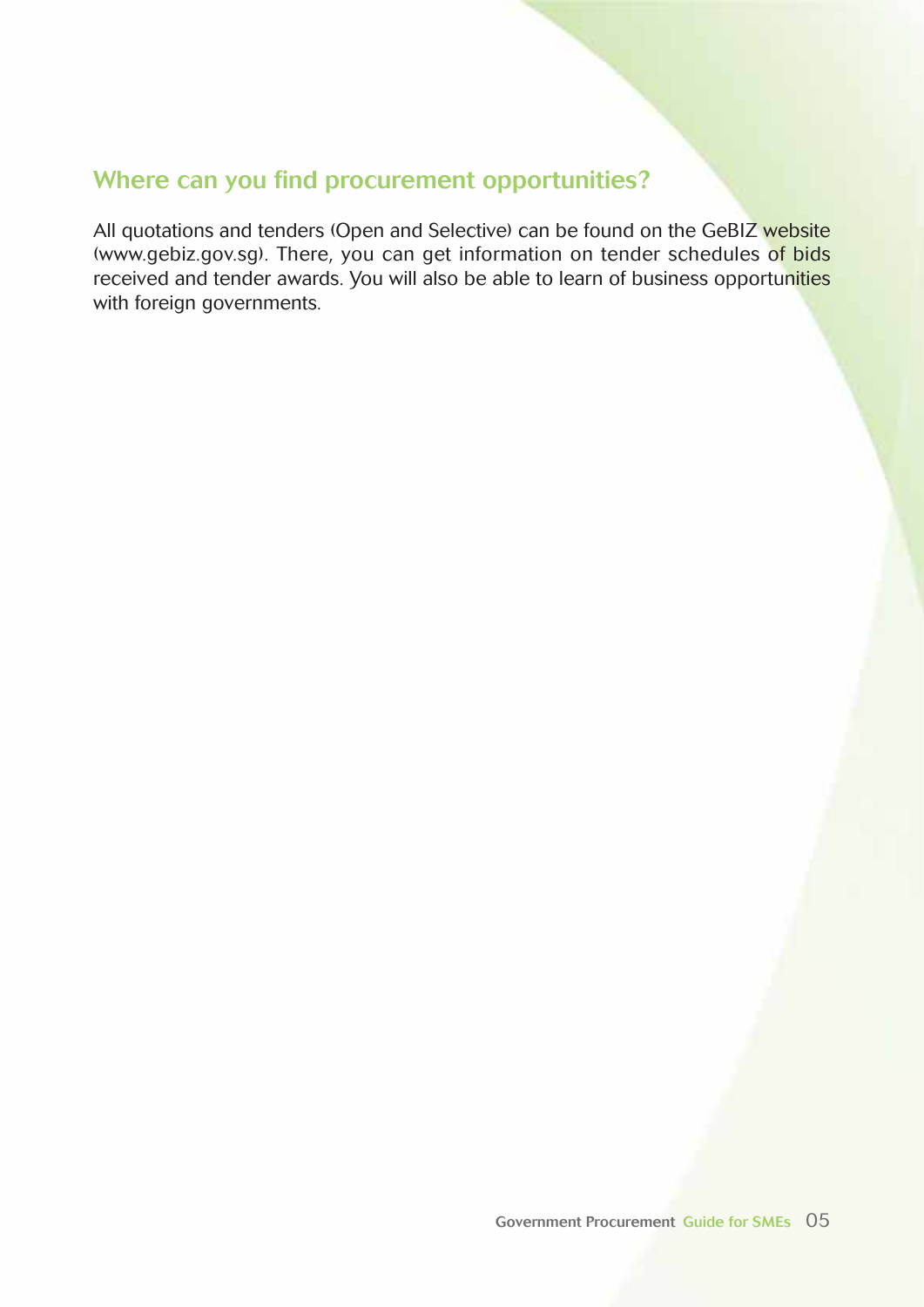# Doing Business With Us

To begin supplying goods and services to the Government, you will have to:

- Sign up as a GeBIZ Trading Partner, and/or
- Sign up as an EPPU Supplier or as a BCA Supplier.

#### **What is the difference between a GeBIZ Trading Partner and an EPPU or BCA Supplier?**

As a GeBIZ Trading Partner, you can transact on the GeBIZ website. Your account will allow you to respond to all business opportunities offered (quotations and tenders) on GeBIZ. In some cases, the tender will require you to be an EPPU or BCA (Building & Construction Authority) registered supplier.

|                                         | Required to be a<br><b>GeBIZ Trading</b><br>Partner | Required to be an<br><b>EPPU-Registered</b><br>Supplier | Required to be a<br><b>BCA-Registered</b><br>Supplier |
|-----------------------------------------|-----------------------------------------------------|---------------------------------------------------------|-------------------------------------------------------|
| <b>Ouotations</b>                       |                                                     |                                                         |                                                       |
| Tenders for goods<br>or services        |                                                     |                                                         |                                                       |
| Tenders for<br>construction<br>services |                                                     |                                                         |                                                       |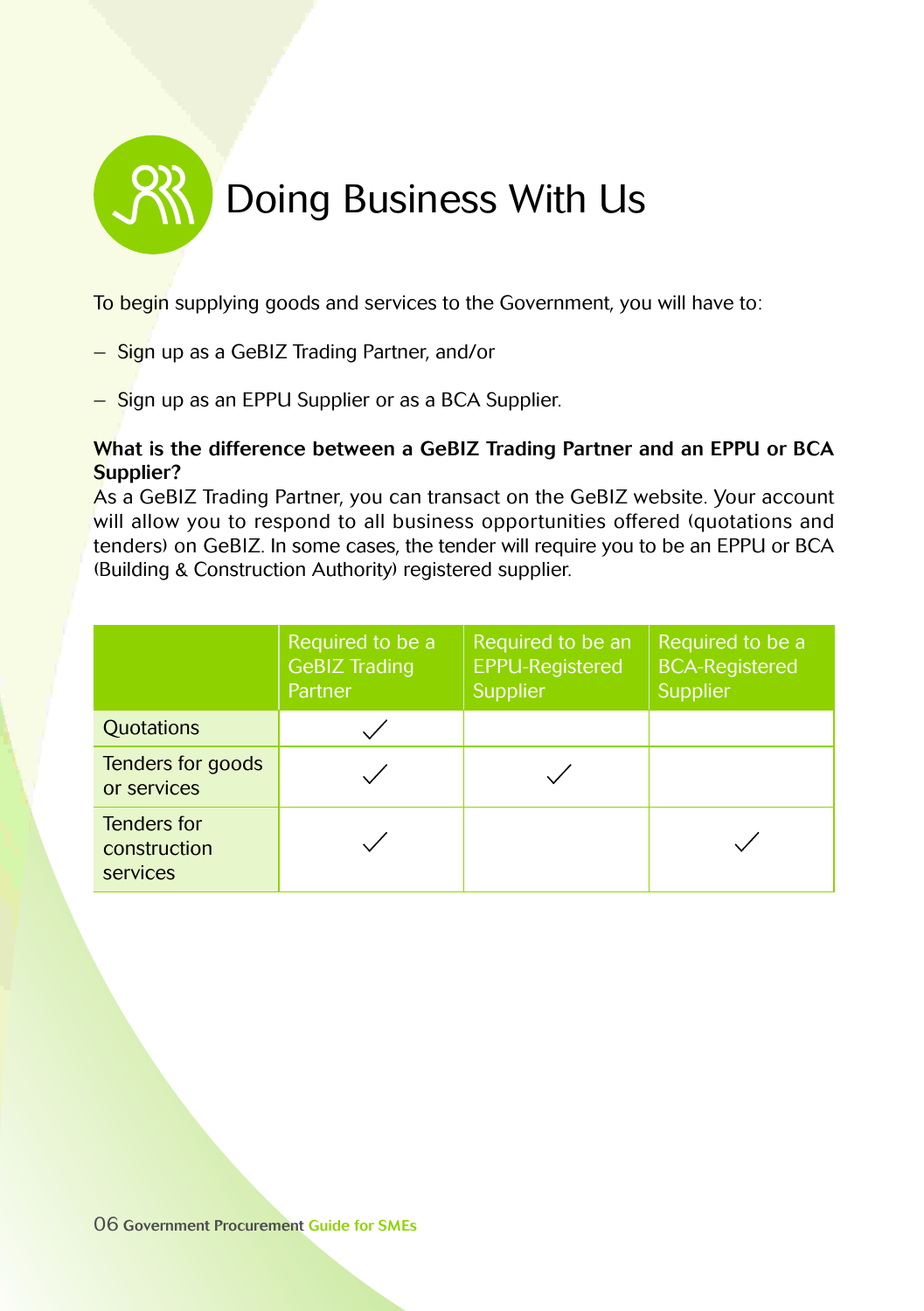## **Registering as a GeBIZ Trading Partner**

#### **What is GeBIZ?**

GeBIZ (www.gebiz.gov.sg) is the Singapore Government's one-stop business centre, where suppliers can transact electronically with all public sector agencies.



#### **Who is a GeBIZ Trading Partner?**

You are a GeBIZ Trading Partner if you are a supplier who has registered with GeBIZ. As a GeBIZ Trading Partner, you are able to respond to all electronic quotations and tenders posted on the GeBIZ website.

#### **Must I register with EPPU before I sign up as a GeBIZ trading partner?**

No, you do not have to be an EPPU registered supplier to sign up as a GeBIZ Trading **Partner** 

#### **What is the difference between a non-GeBIZ Trading Partner and a GeBIZ Trading Partner?**

Non-GeBIZ Trading Partners can only view quotation/ tender opportunities but cannot bid for them. A GeBIZ Trading Partner can view such information and also transact online. You need to be a GEBIZ Trading Partner in order to bid for quotations and tenders.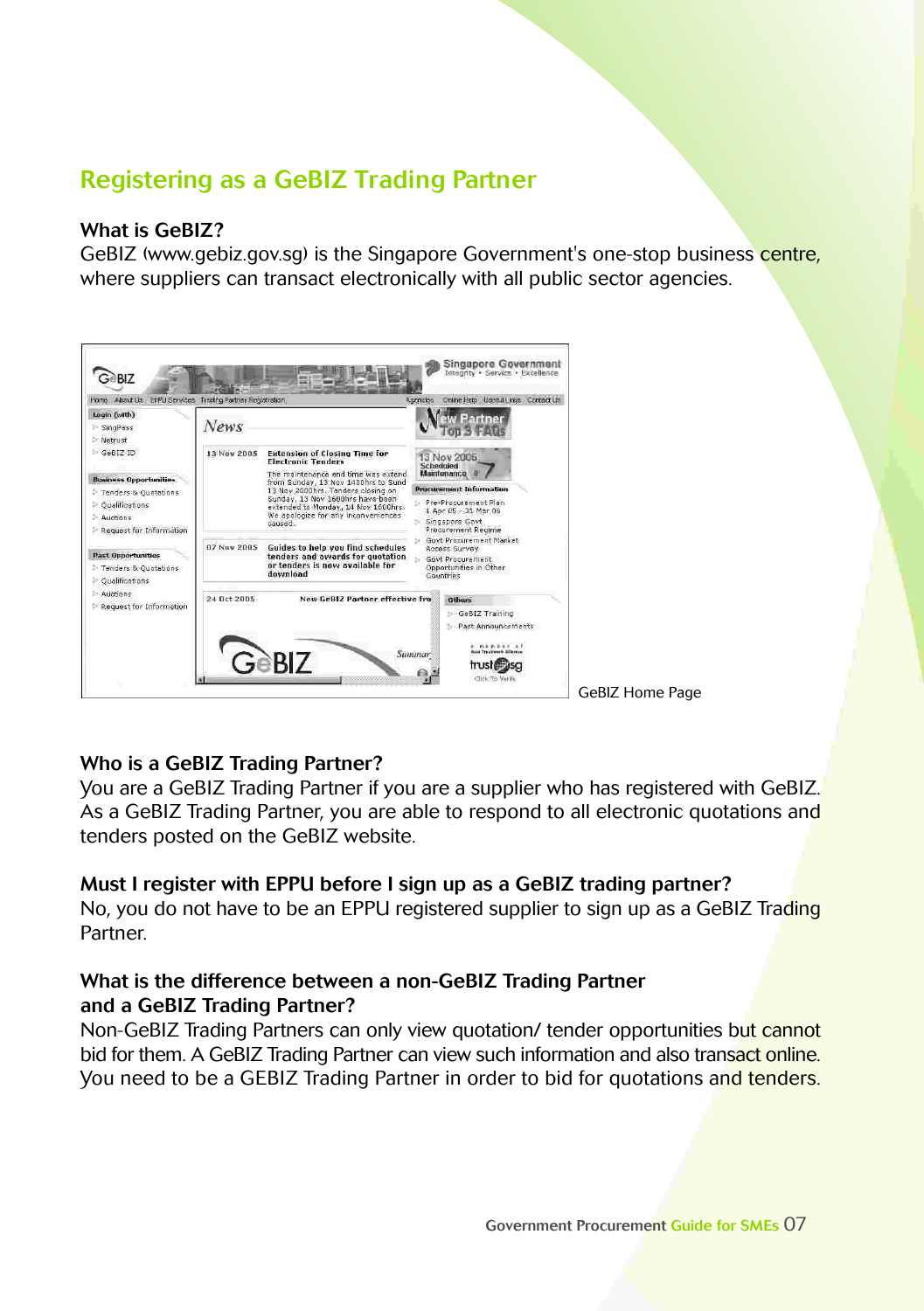| S/N            | <b>Description of Functions</b>                                                                                                  | Non-GeBIZ<br><b>Trading</b><br><b>Partners</b> | GeBIZ<br>Trading<br><b>Partners</b> |
|----------------|----------------------------------------------------------------------------------------------------------------------------------|------------------------------------------------|-------------------------------------|
| 1              | View pre-procurement plan                                                                                                        | $\checkmark$                                   |                                     |
| 2              | View tender notices, schedules and awards                                                                                        | $\checkmark$                                   | $\checkmark$                        |
| 3              | View qualification notices and schedules                                                                                         | $\checkmark$                                   | $\checkmark$                        |
| 4              | View auction notices                                                                                                             | $\checkmark$                                   |                                     |
| 5              | View related corrigendum                                                                                                         | $\checkmark$                                   |                                     |
| 6              | View request for information                                                                                                     | $\checkmark$                                   |                                     |
| $\overline{7}$ | View quotation notice and brief description of<br>quotation awards                                                               |                                                |                                     |
| 8              | View quotation notice and details of awards                                                                                      |                                                |                                     |
| 9              | Submit quotations and tender submissions<br>electronically                                                                       |                                                |                                     |
| 10             | Download tender documents (With effect from<br>May 05, this function will be extended to non-<br><b>GeBIZ Trading Partners.)</b> |                                                |                                     |
| 11             | Access all archived notices, schedules and awards                                                                                |                                                | $\checkmark$                        |
| 12             | Receive electronic purchase orders                                                                                               |                                                |                                     |
| 13             | Receive email notifications when purchase orders<br>are issued                                                                   |                                                |                                     |
| 14             | Submit electronic invoice                                                                                                        |                                                |                                     |
| 15             | View payment status                                                                                                              |                                                |                                     |

For a more detailed description of the difference between the two, see table below

#### **How much must I pay to become a GeBIZ Trading Partner?**

Registration is free, with effect from 1 April 2005, for the first account for your company. However, there will be a charge of S\$ 320 (including GST) per account per year for each additional account after the first free user account.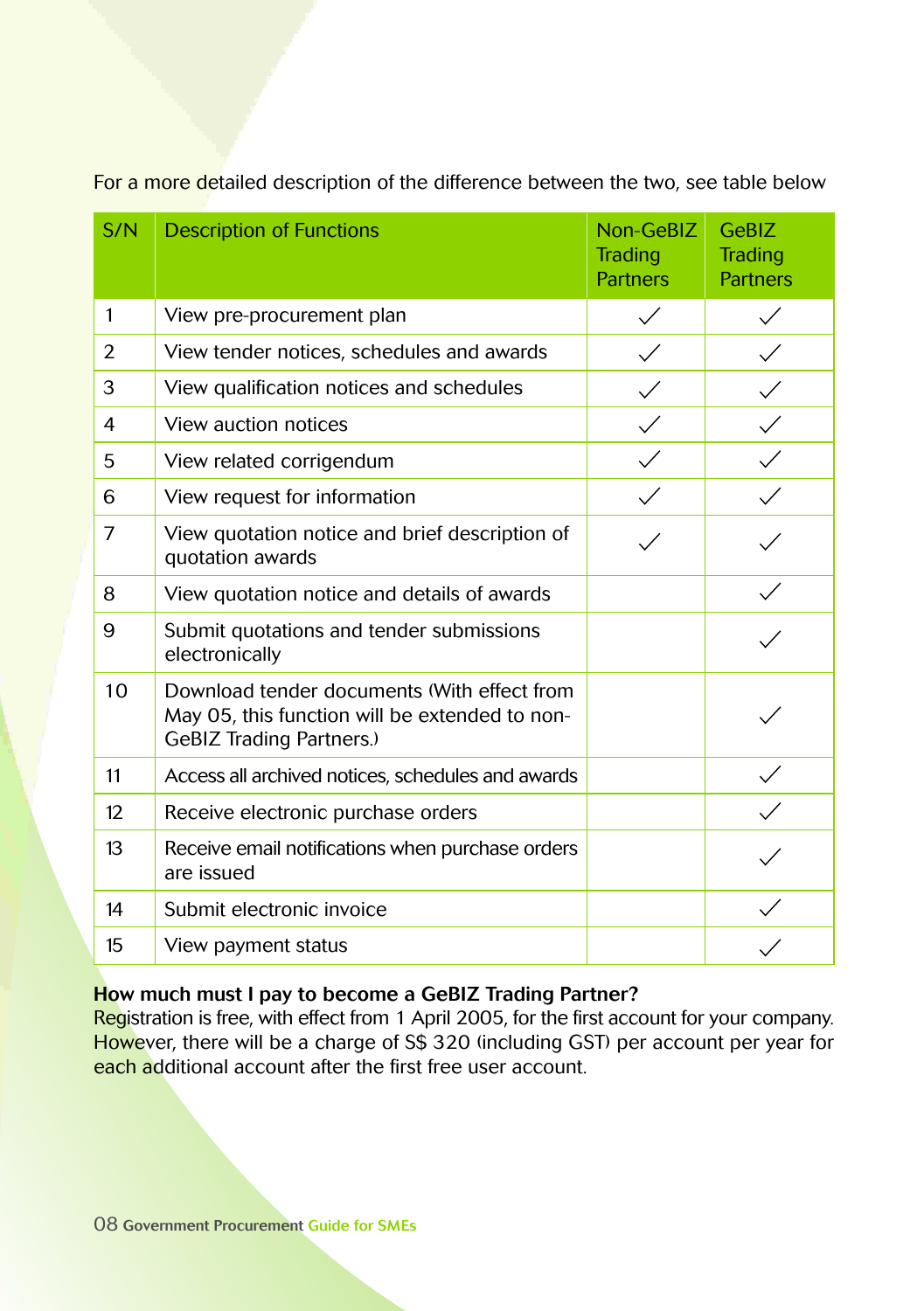#### **How do I register as a GeBIZ Trading Partner?**

You can register online at www.gebiz.gov.sg. If you have difficulties registering online, you can come personally to register at:

GeBIZ Service Centre (GSC) 1 Maritime Square #10-40 HarbourFront Centre (Lobby D) Singapore 099253

Please bring the following supporting documents :

- A photocopy of each representative's NRIC or his/her personal particulars page on his/her Passport
- Company Stamp

#### **Are there any training courses conducted for GeBIZ Trading Partners?**

Yes, training for GeBIZ Trading Partners is conducted by the NUS Extension programme. You may contact the NUS Extension at 6338 8400 or 6338 4452 for course registration, details and schedules. Details of such training courses will also be posted on the GeBIZ website.

**What are the benefits of signing up as a GeBIZ Trading Partner?** As a GeBIZ Trading Partner, you can:

- Have UNLIMITED access to vast business opportunities available (S\$10B annually) on GeBIZ
- Participate in Invitation-to-Quotes (ITQs) and Invitation-to-Tenders (ITTs)
- Obtain detailed information on ITT and ITQ awards
- Receive purchase orders and submit invoices for purchases electronically
- Discover business intelligence such as knowledge of your competitors' goods and pricing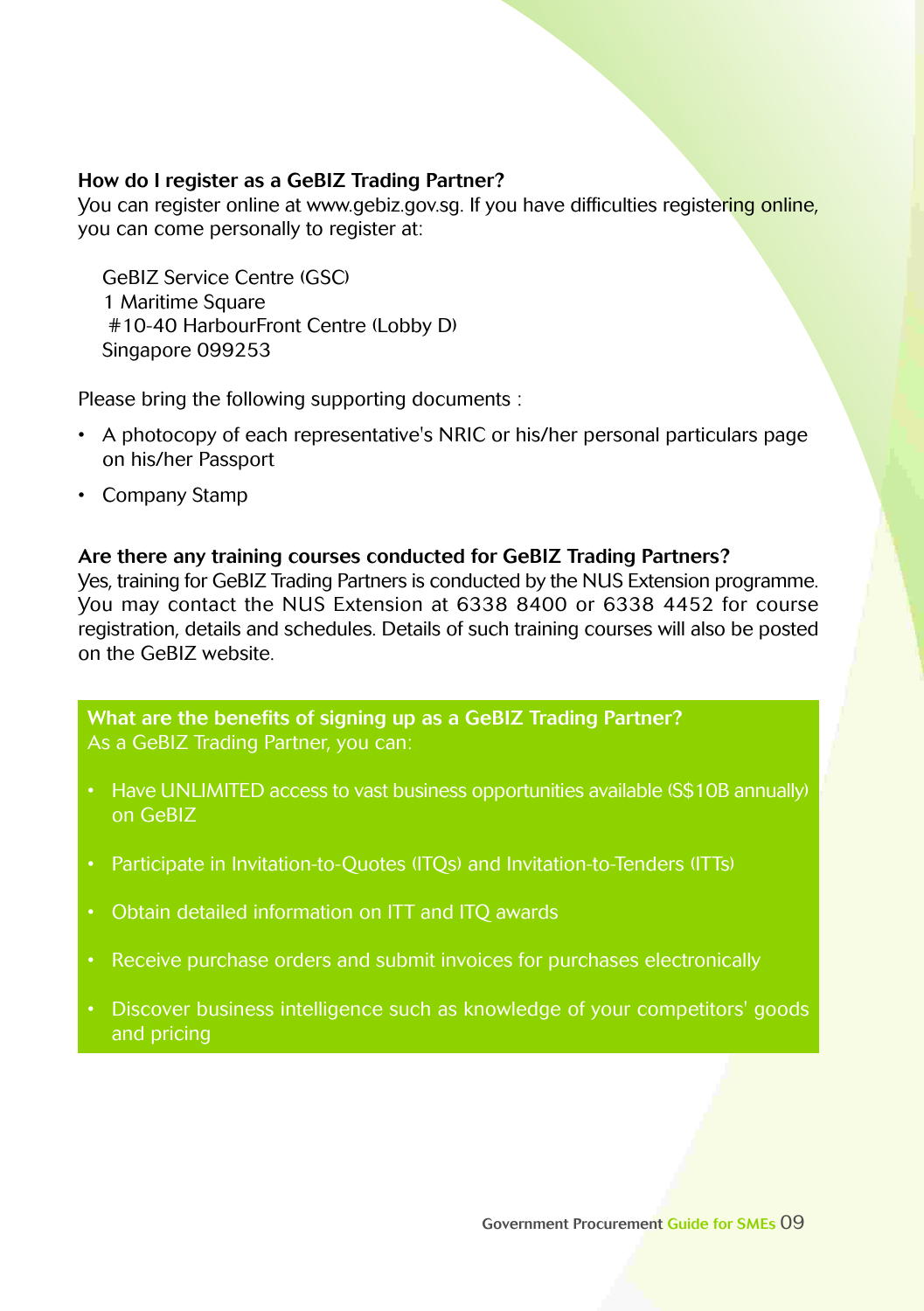## **Registering as an EPPU Supplier**

The EPPU evaluates whether suppliers of goods and services have sufficient financial resources to undertake government contracts.

#### **Is it compulsory to register with EPPU?**

Registration is not compulsory in order to bid for tenders. However, some tenders may require suppliers to be registered with EPPU in order to qualify.

#### **Must I be a GeBIZ Trading Partner before I register with EPPU?**

Yes, you must first be registered as a GeBIZ Trading Partner in order to register with the EPPU.

#### **How do I register as an EPPU Supplier?**

You can register online at www.gebiz.gov.sg.

EPPU has a list of category of Goods and Services, which we refer to as Head of Supply. Your business will come under a specific category, depending on the type of goods and services provided by your company. You will be able to obtain more information on EPPU Head of Supply from GeBIZ.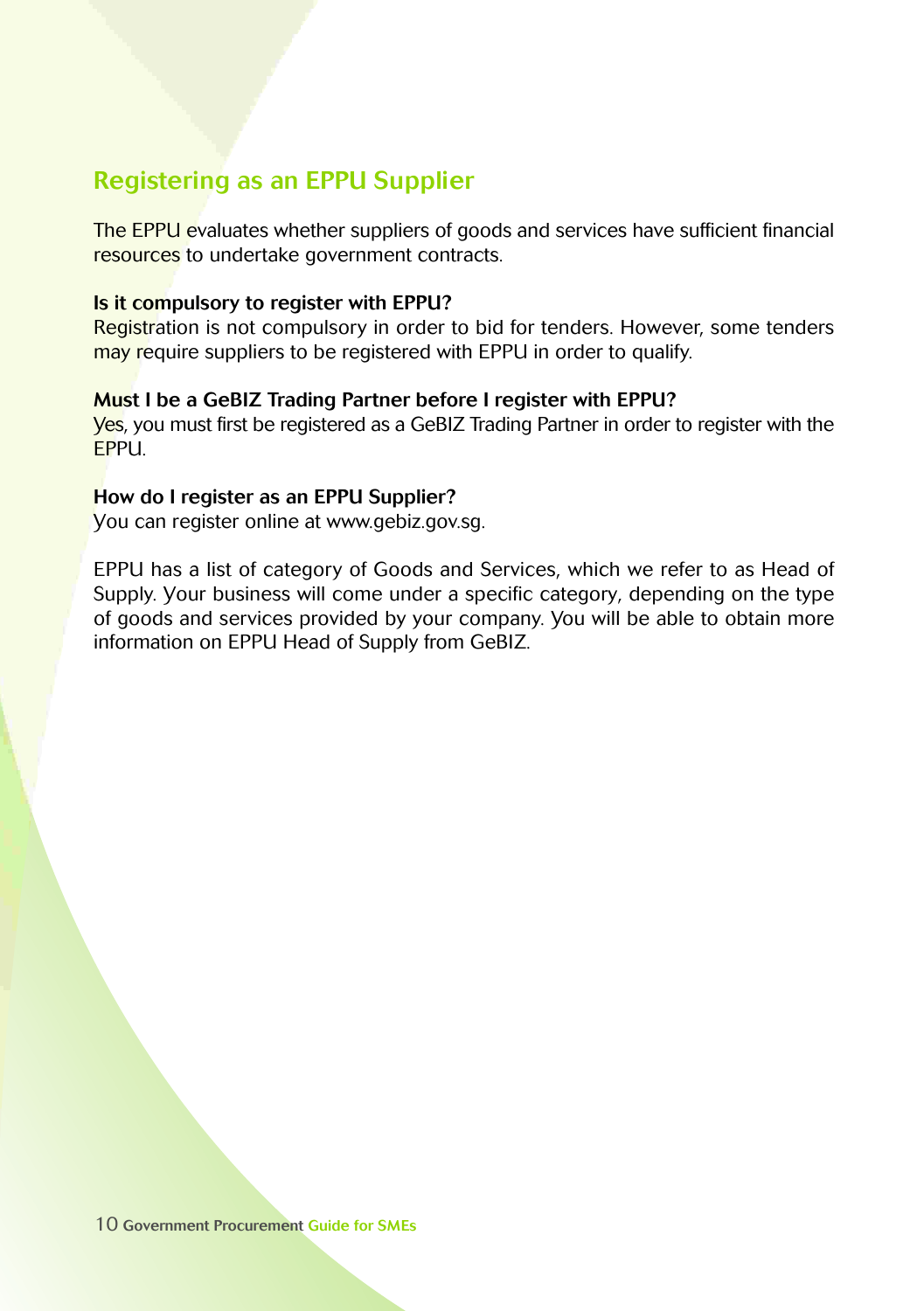Registration under each 'Head of Supply' may be for one of the following financial grades:

| <b>Financial</b><br>Grade | <b>Tendering Capacity</b><br>(SS) | <b>Net Tangible Asset</b><br>(NTA) (S\$) | <b>Turnover/Sales</b><br>/Revenue (S\$)                   |
|---------------------------|-----------------------------------|------------------------------------------|-----------------------------------------------------------|
| S <sub>2</sub>            | 100,000                           | 5,000                                    | 100,000                                                   |
| S <sub>3</sub>            | 250,000                           | 12,500                                   | 250,000                                                   |
| S <sub>4</sub>            | 500,000                           | 25,000                                   | 500,000                                                   |
| S <sub>5</sub>            | 1,000,000                         | 50,000                                   | 1,000,000                                                 |
| S <sub>6</sub>            | 3,000,000                         | 150,000                                  | 3,000,000                                                 |
| S7                        | 5,000,000                         | 250,000                                  | 5,000,000                                                 |
| S8                        | 10,000,000                        | 500,000                                  | 10,000,000                                                |
| S <sub>9</sub>            | >10,000,000                       | 1,500,000                                | >10,000,000<br>Paid-up Capital must<br>be at least \$1.5m |
| S <sub>10</sub>           | >30,000,000                       | 4,500,000                                | >15,000,000<br>Paid-up Capital must<br>be at least \$2m   |

#### **How do I qualify as an EPPU supplier?**

You must have a positive Net Tangible Assets (NTA) of at least 5% of the financial grade which you are applying for, and a turnover/sales/revenue that is at least equivalent to the tender capacity $^1$ .

#### *Example*:

*To apply for a Financial Grade of S4 with a tender capacity of S\$500,000, your NTA must be at least S\$25,000 and your company must be generating an annual turnover/sales/revenue of S\$500,000.*

<sup>&</sup>lt;sup>1</sup>If the Turnover/Sales/Revenue does not meet the minimum value for a financial grade, the financial grade eligibility will be based on the NTA but rounded down to fit to the next lower financial grade.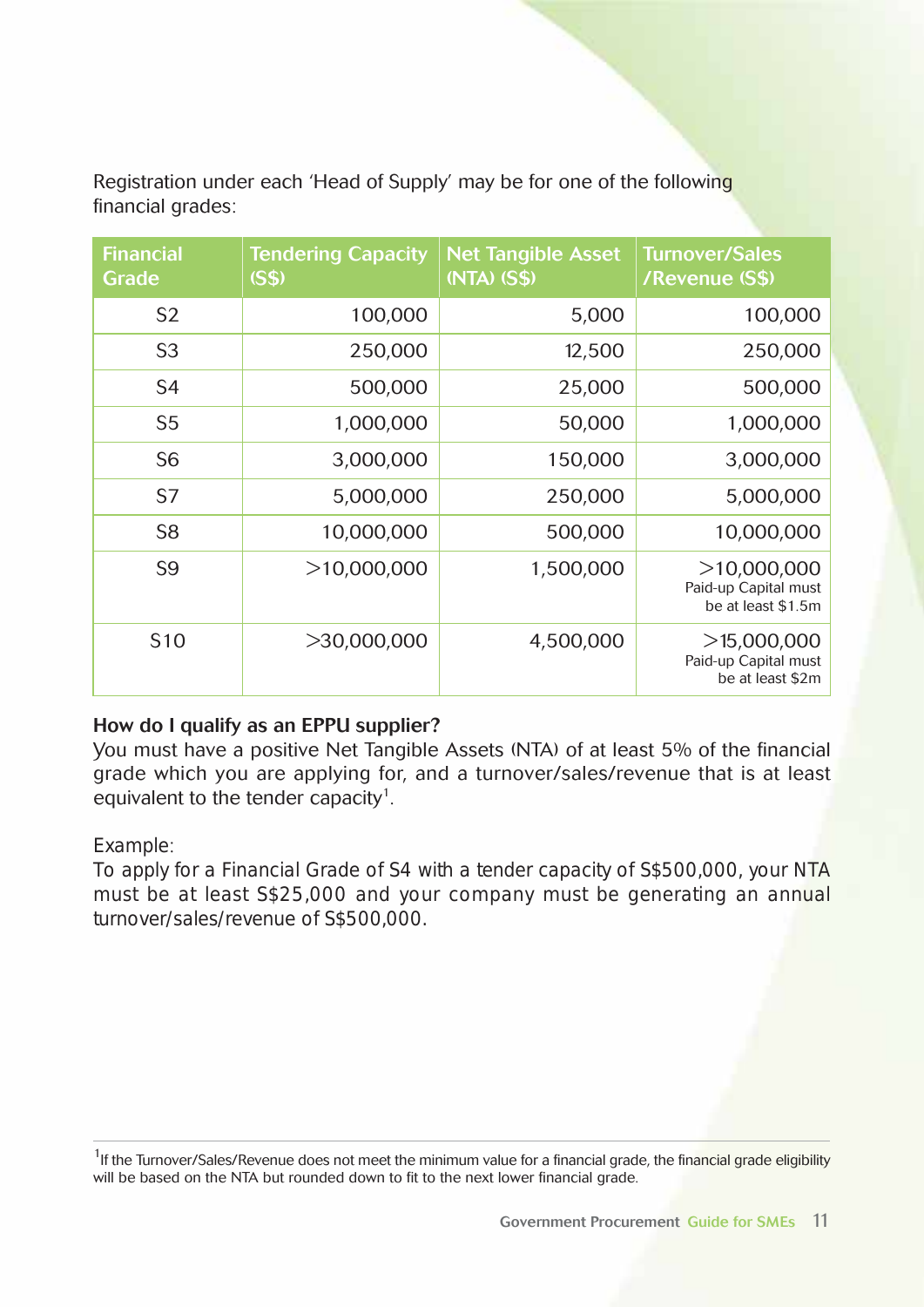#### **What is NTA (Net Tangilble Asset)?**

For Companies, NTA is the sum of paid-up capital, revenue reserves, preference/premium shares plus accumulated profit or less accumulated losses.

For Businesses, NTA is the sum of cash in the working capital/partners account that is currently allocated for the applicant's business under reference, plus profit or less total liabilities (i.e. accumulated losses or withdrawal).

For newly formed Companies/Businesses, NTA will be based on the paid-up capital or cash in the working capital/partners account.

#### **Can a consortium made up of SMEs take part in public tenders?**

Yes, a pool of smaller suppliers can form a consortium to take part in higher value government tenders. The combined financial health and turnover of the members in the consortium will be considered.

#### **What are the evaluation guidelines for consortia?**

We will evaluate the NTA and turnover/sales/revenue of a consortium based on the individual member's EPPU registration. The guidelines are as follows:

| <b>Evaluation criteria</b>              | <b>Evaluation guideline</b>                                                                                                                                                |
|-----------------------------------------|----------------------------------------------------------------------------------------------------------------------------------------------------------------------------|
| NTA of consortium                       | NTA of the member with the highest NTA among the<br>consortium members $+50\%$ of the sum of NTAs of the<br>remaining members                                              |
| Turnover/Sales/Revenue<br>of consortium | Turnover/Sales/Revenue of the member with the<br>highest Turnover/Sales/Revenue among the<br>consortium members $+50\%$ of the sum of Turnover<br>of the remaining members |

For example, Consortium A is made up of 3 companies: Company A-1, A-2 and A-3

| Coy   | Paid-up capital | Net profit<br>(loss) | <b>NTA</b> | Turnover/<br>Sales/<br>Revenue | <b>EPPU</b><br>financial.<br>grade |
|-------|-----------------|----------------------|------------|--------------------------------|------------------------------------|
| $A-1$ | S\$100,000      | S\$(50,000)          | S\$50,000  | S\$1,000,000                   | S <sub>5</sub>                     |
| $A-2$ | S\$250,000      | S\$150,000           | S\$400,000 | S\$3,000,000                   | S <sub>6</sub>                     |
| $A-3$ | S\$500,000      | S\$(200,000)         | S\$300,000 | S\$8,000,000                   | S7                                 |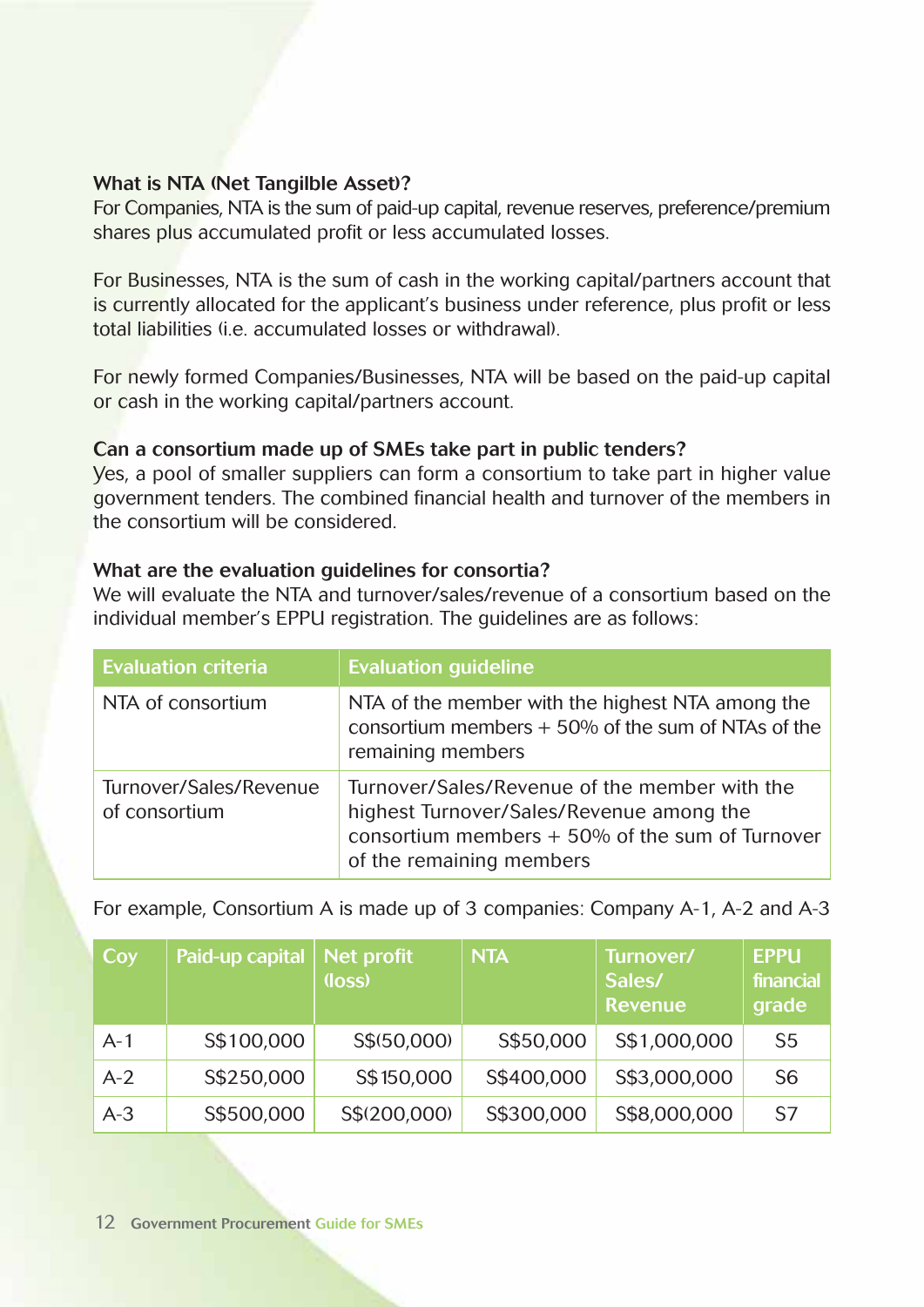#### **Calculation for NTA of Consortium A**

- $=$  NTA of the member with the highest NTA among the consortium members  $+$ 50% of the sum of NTAs of the remaining consortium members
- $=$  \$400,000 + 50% of (\$50,000 + \$300,000)
- $= $575,000$

#### **Calculation for Turnover/Sales/Revenue of Consortium A**

- = Sales Turnover of the member with the highest Turnover/Sales/Revenue among the consortium members  $+50%$  of the sum of Turnover of the remaining consortium members
- $=$  \$8,000,000 + 50% of (\$1,000,000 + \$3,000,000)
- $=$  \$10,000,000

Hence, based on EPPU registration guidelines, the financial grade eligibility of Consortium A is S8 with a higher tendering capacity of up to S\$10,000,000.

#### **Do I have to pay to be registered as an EPPU Supplier?**

For new applications and upgrading, the processing fee per supply head is S\$50.00, subject to a maximum of S\$500.00 (for 10 Heads of Supply, or more).

For renewals, the processing fee is S\$50.00 per supply head, subject to a maximum of S\$90.00 (for 2 supply heads or more).

*Example (For new applications and upgrading)*

*Fee for One Supply Head is S\$50.00 Fee for Two Supply Heads is S\$100.00 (or S\$50 x 2) Fee for Ten (10) Supply Heads is S\$500.00 (or S\$50 x 10) Fee for Eleven (11) Supply Heads is S\$500.00 (Maximum amount for 10 Heads of Supply and above.)*

#### **How long is the registration valid?**

The validity of the approved registration is three years or shorter, depending on your eligibility in meeting the registration criteria.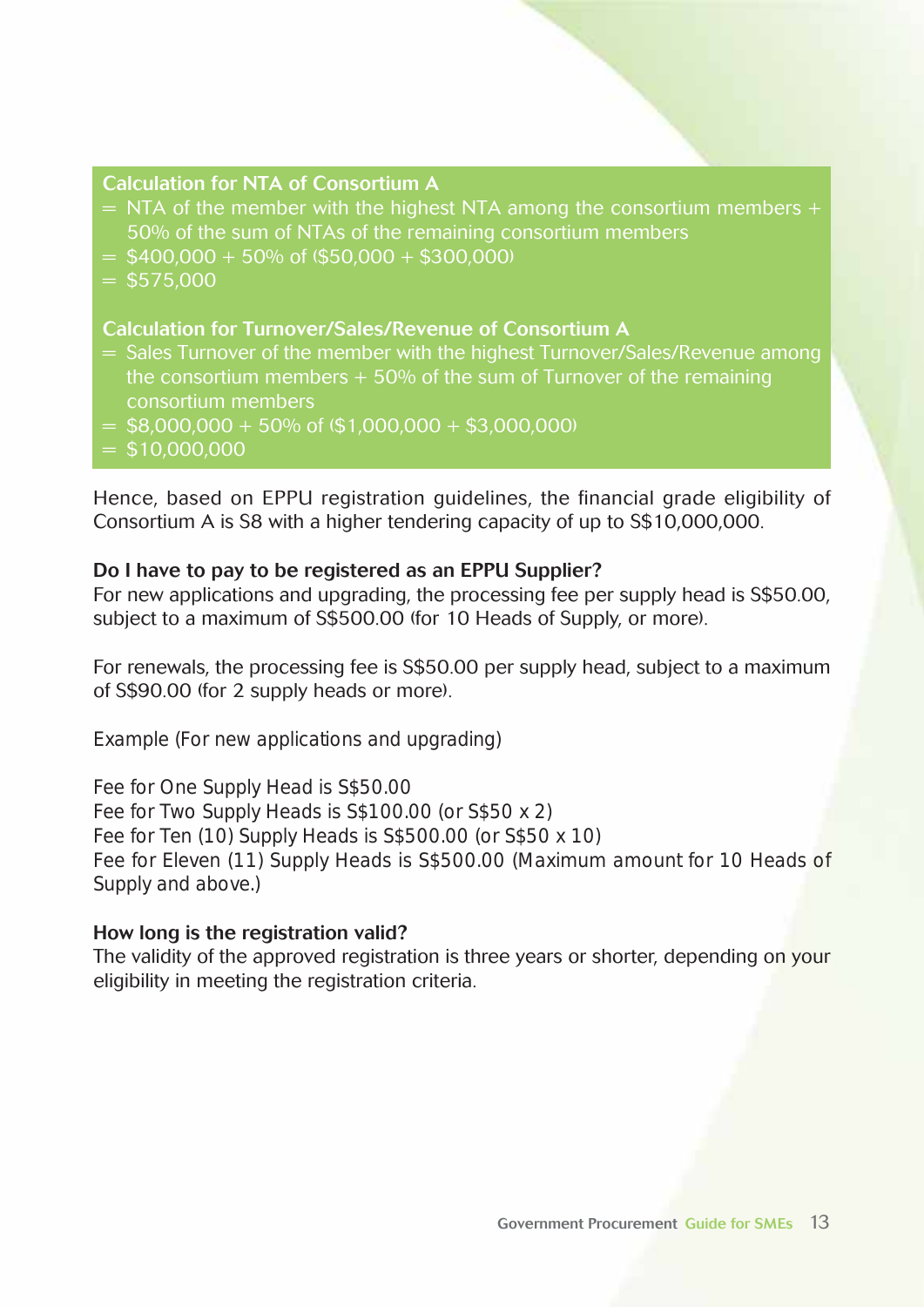#### **Registering as a BCA Supplier** (for construction and construction-related projects)

The BCA registers suppliers of a construction and engineering nature. In order to take part in construction or construction-related government projects, you must be a registered supplier with the BCA, unless otherwise specified in the tenders.

#### **Must I be a GeBIZ Trading Partner before I register with BCA?**

You do not have to be a GeBIZ Trading Partner in order to register with BCA. However, you will need to be registered as a GeBIZ Trading Partner in order to submit your quotations or tenders via GeBIZ.

#### **How do I register as a BCA Supplier?**

You can download application forms from BCA's website at www.bca.gov.sg. BCA also has a list of registration heads and financial grades for which you can apply. There are six major groups of registration heads that you can apply for. The heads are – Construction Workheads (CW), Construction Related (CR) Workheads, Mechanical & Electrical (ME) Workheads, Supply (SY) Workheads, Maintenance (MW) Workheads and Regulatory Workheads (RW).

#### **What criteria does BCA use to evaluate suppliers?**

BCA will look at your company's track record and performance, financial capacity, personnel resources and company status with the Accounting & Corporate Regulatory Authority. More details on evaluation can be found in the 'Terms of Registration' link on BCA's website.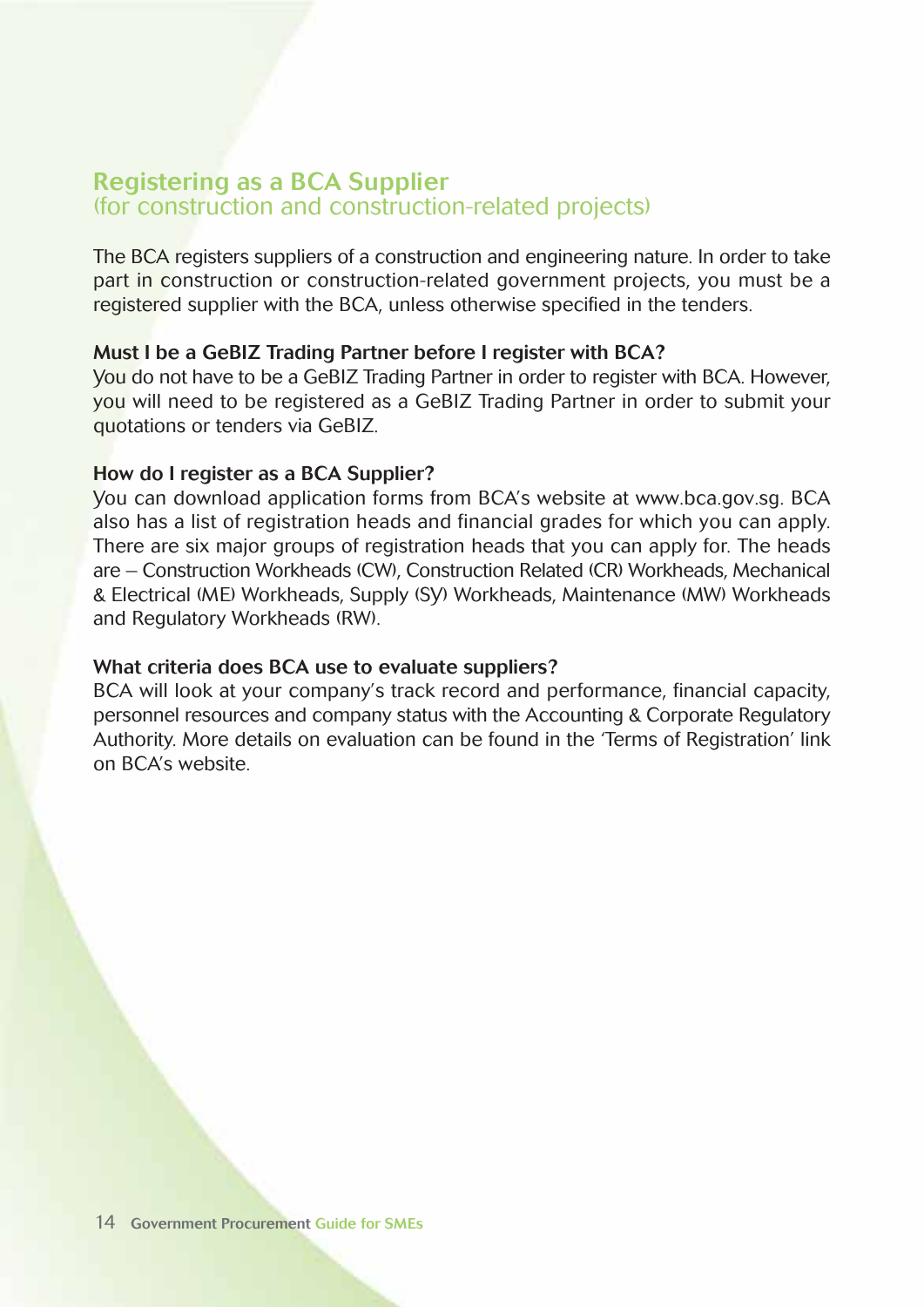**How much must I pay to sign up as a BCA Supplier?** Please refer to table below:

| <b>PROCESSING FEES (per workhead)</b> |                              |  |
|---------------------------------------|------------------------------|--|
| Grade                                 | Amount (Inclusive<br>of GST) |  |
| L1, Demolition                        | S\$ 360                      |  |
| $L2 - L3$                             | S\$450                       |  |
| L4 – L5                               | S\$ 600                      |  |
| 16                                    | S\$ 1,200                    |  |
| C <sub>3</sub>                        | S\$450                       |  |
| $C2 - C1$                             | S\$ 600                      |  |
| $B2 - B1$                             | S\$ 900                      |  |
| A <sub>2</sub>                        | S\$ 1,800                    |  |
| $\Delta$ 1                            | S\$ 3,000                    |  |

#### **How long is the registration valid?**

Registration is valid for a period of 3 years.

#### **Who can I contact if I have questions?**

You can call the Contractors Registry at 1800-221-2242.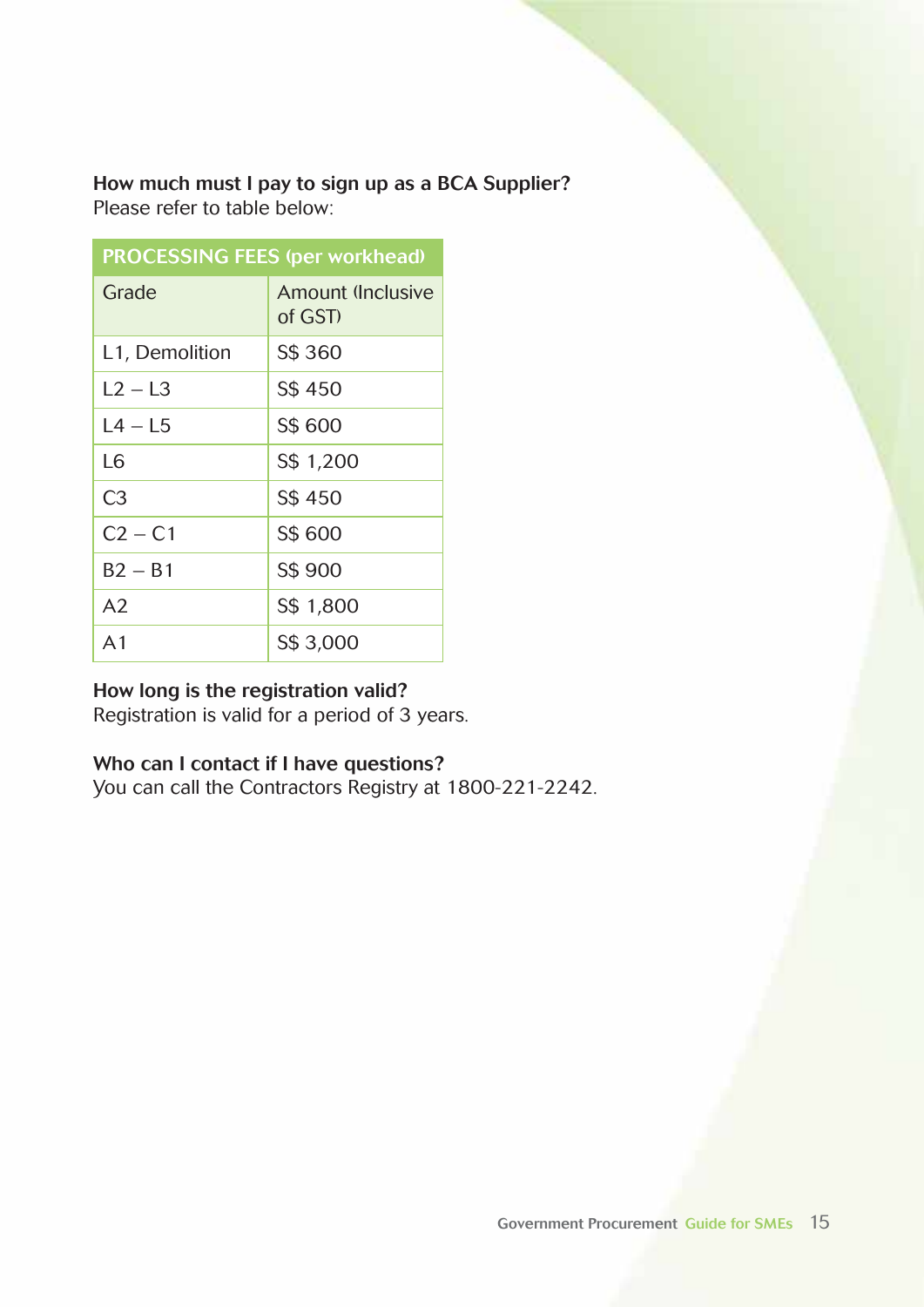### **Benefits of registering as an EPPU / BCA Supplier**

The two central Government Registration Authorities (GRAs) are the EPPU, for general goods and services suppliers, and the Building & Construction Authority (BCA) for construction and construction services contractors.

different government projects. Instead of going through an evaluation and registration process with every public agency for every tender, you only need to submit your business's financial documents once to the appropriate GRA to register.

Once your business is registered with the GRA, we will have a record of your business and you can now take part in tenders called by any public sector organisation, according to the appropriate financial grade and supply head.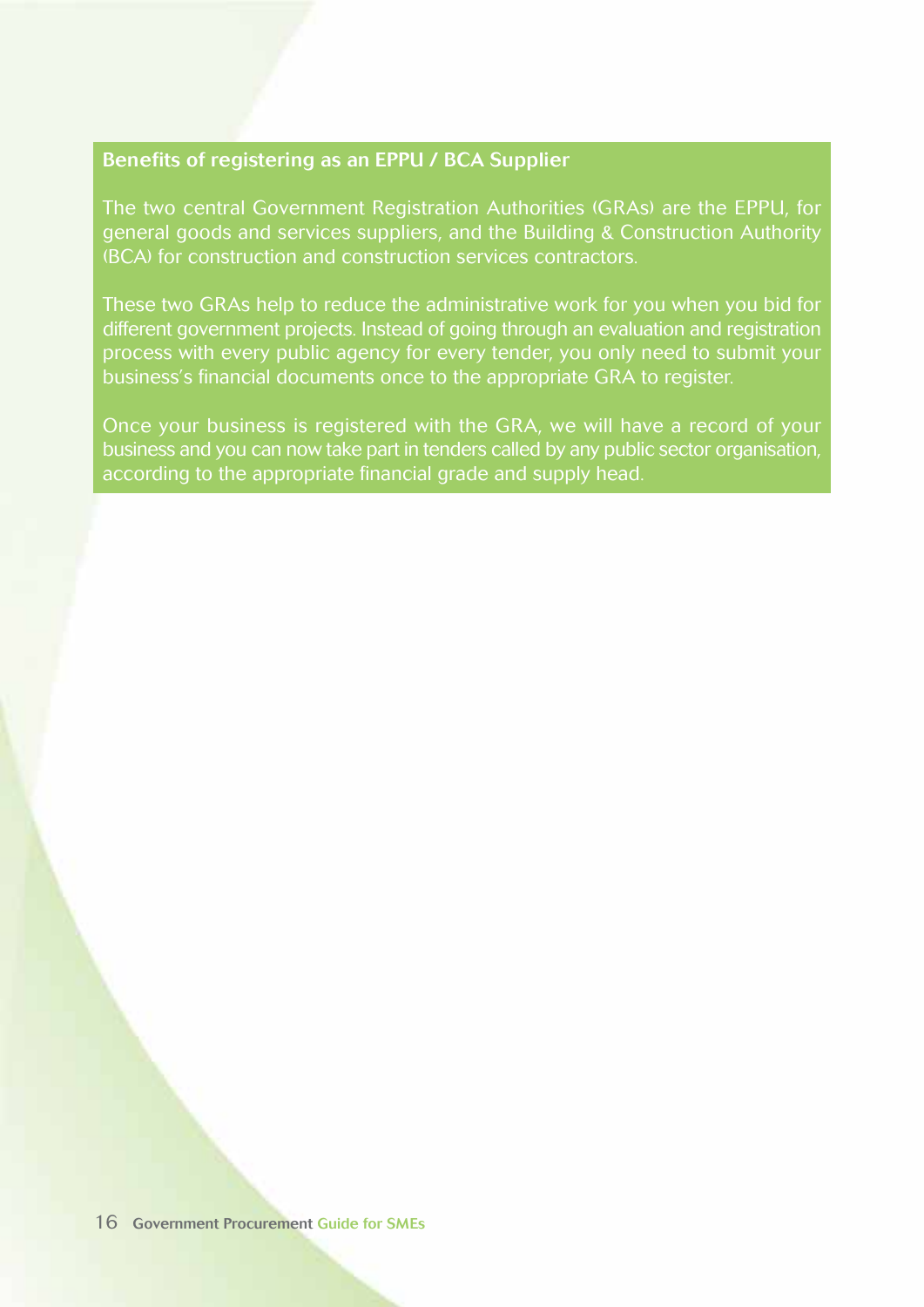

## **The Pre-procurement Plan**

#### **What is the pre-procurement plan?**

It is a listing of potential procurements which the public sector is likely to conduct in the next 6 months. The plan was first launched in October 2003. As a guide, purchases exceeding the value of S\$200,000 will be shown in the plan. The pre-procurement plan for the new financial year of Government (1 April to 31 March) will be published in April every year.

The plan is only indicative of what government agencies intend to purchase in the next work year. This means we may or may not proceed with the procurement indicated in the plan, depending on the actual requirements during the year.

#### **Where can I find the pre-procurement plan?**

You can view the pre-procurement plan, free of charge, on GeBIZ at www.gebiz.gov.sg.

#### **How does the pre-procurement plan apply to me?**

By using the brief descriptions given, you will be able to tell if you are interested in bidding for the purchase. You can also search purchases that are of interest to your business by searching by:

- a. Type IT, Goods & Services or Building & Construction
- b. Supplier Category (BCA / EPPU) or
- c. Financial Category.

You can also seek clarification from the officer responsible for the procurement from the contact details provided.

#### **How do suppliers benefit from the pre-procurement plan?**

The pre-procurement plan allows you to identify, in advance, potential opportunities that may be of interest to you. You will be able to gain some lead time to source for your own supplies, partners and prepare your proposals.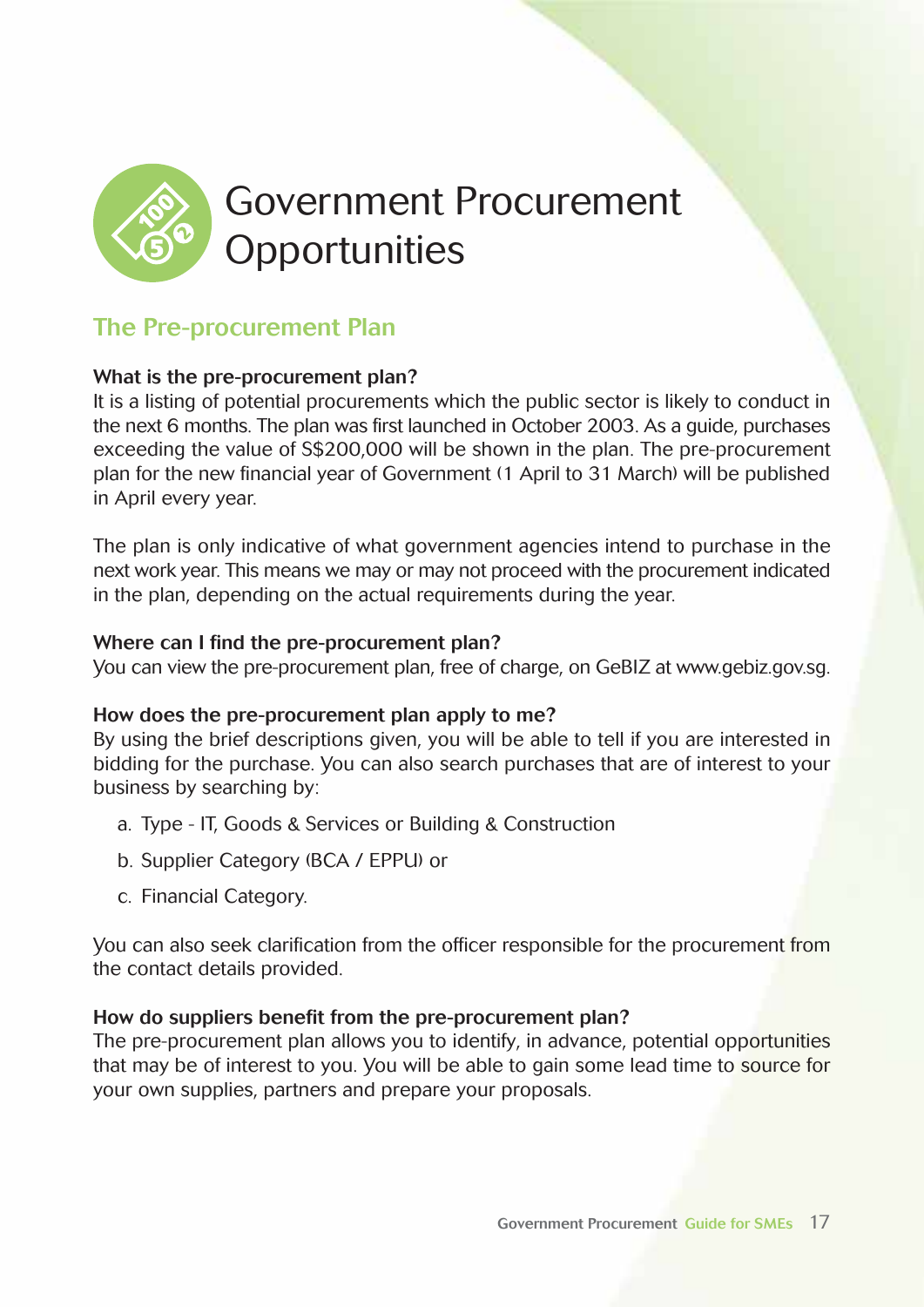## **Quotation opportunities**

Registration as an EPPU supplier is not compulsory. However, you must be a registered GeBIZ Trading Partner in order to bid for electronic quotations invited through GeBIZ.

#### **Where can I find quotation opportunities?**

We will publish an Invitation to Ouote (ITO) on GeBIZ.

#### **Some useful tips when responding to quotations:**

- Submit your offer, including prices before the closing date and time stated on the invitation. It is best to submit your price quotes early so as to avoid last-minute rush.
- Submit your offer on time. We will not accept late submissions, regardless of how late you are. We ensure equal treatment of all bidders, by rejecting submissions after the closing date and time. (Time as reflected on GeBIZ)
- Check your prices to make sure that they are correct before submitting. We do not allow changes to prices after the closing date and time.
- Submit offers through GeBIZ. Only offers submitted through GeBIZ are valid. We do not accept offers sent through non-GeBIZ means such as fax or email.
- Make sure you receive a system-generated response number. Print out the response number as evidence that you have successfully submitted your quote.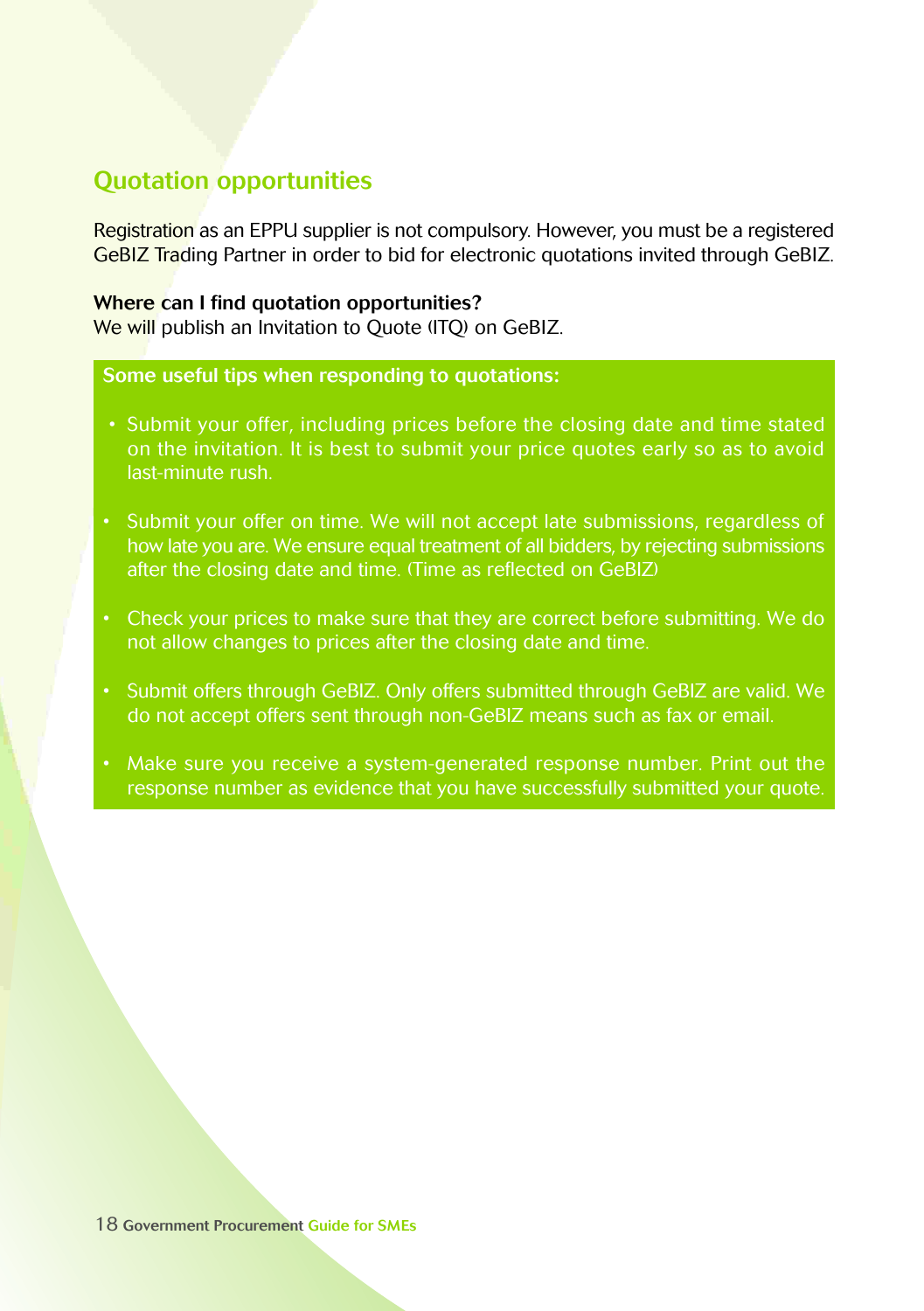## **Tender opportunities**

Unless clearly stipulated, you do not need to be registered as an EPPU supplier to take part in the tenders. However, you must be a registered GeBIZ Trading Partner in order to bid for all tenders published on GeBIZ.

#### **Where can I find tender opportunities?**

You can find tender notices on GeBIZ.

#### **Some useful tips when responding to tenders:**

- Submit your tender proposals through GeBIZ. We may allow voluminous catalogues and supporting documents (that are too large to be attached electronically) to be submitted physically (hardcopy) at the office designated in the tender. Please read the Instructions to Tenderers section carefully for details on what are the requirements. You will still need to submit your bid price for the tender through GeBIZ even if you submit physical (Hardcopy) copies.
- Check your prices and make sure they are correct before submitting. Bids can be prepared and saved in GeBIZ. You can retrieve and amend your bids even after submission as long as the tender has not closed. No changes are allowed after the tender closes.
- Submit your price quotes early so as to avoid last-minute rush. GeBIZ does not allow submissions after the closing date and time. We do not accept late submissions.
- response number as evidence that you have successfully submitted your tender prices.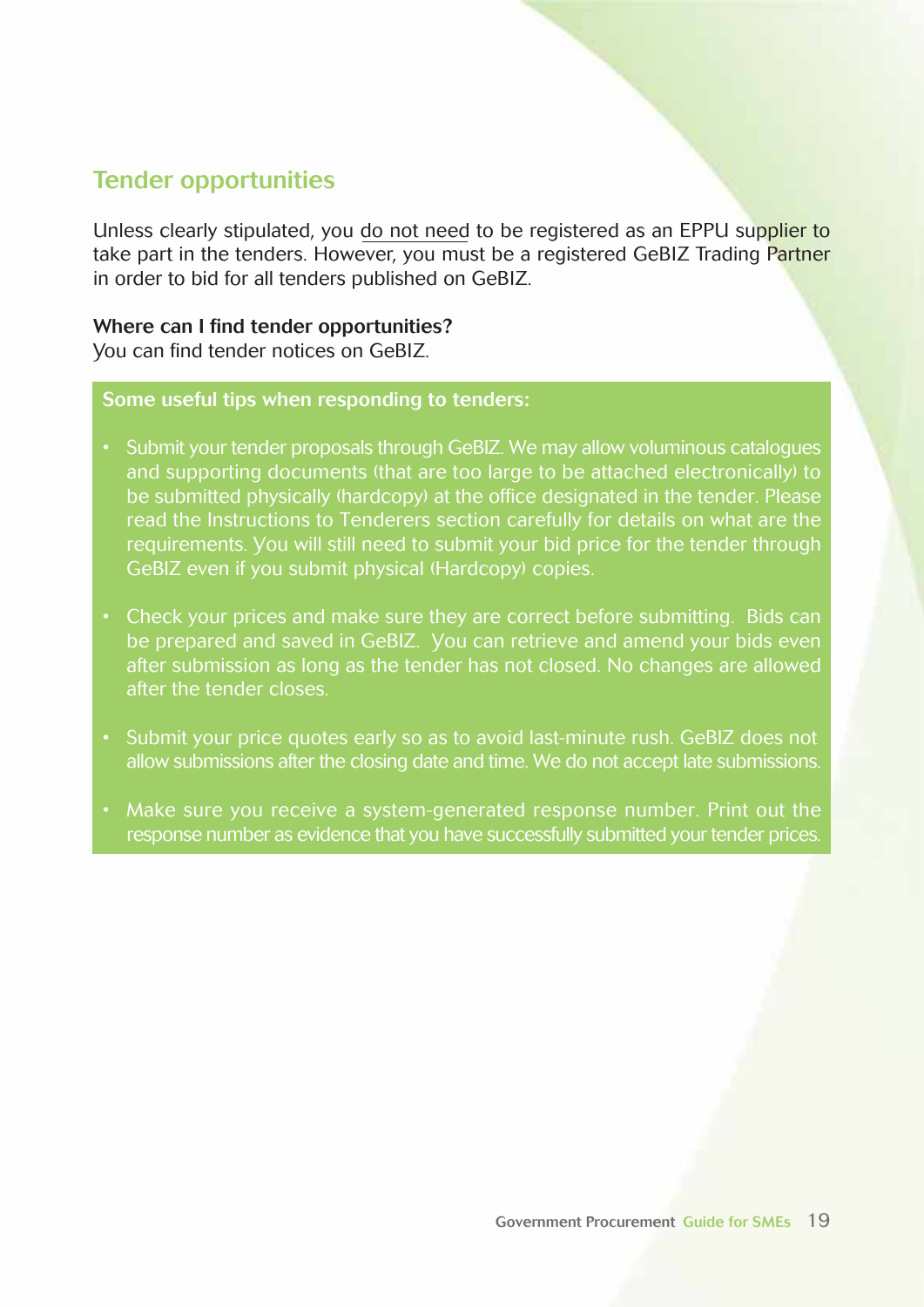

## **How do we evaluate your bids?**

We evaluate your offers based on whether they meet our specifications and criteria. Value for money is our key consideration.

Evaluation follows strictly the criteria set forth in the tender document. We do not change criteria or waive essential requirements or contractual terms during evaluation.

We evaluate your offer in two ways. We base it on:

- a) Critical criteria those that you must fulfill, failing which you will not be awarded the tender.
- b) Non-critical criteria criteria that are optional.

Your company must meet all the critical criteria in order to be eligible for award.

### **Who evaluates your bids?**

A Tender Evaluation Committee (TEC) comprising procurement officers and representatives from user departments and technical specialists will evaluate your offer. Other than pricing, the TEC will also evaluate if your offer complies with the specified criteria, conditions and specifications stipulated in the tender document.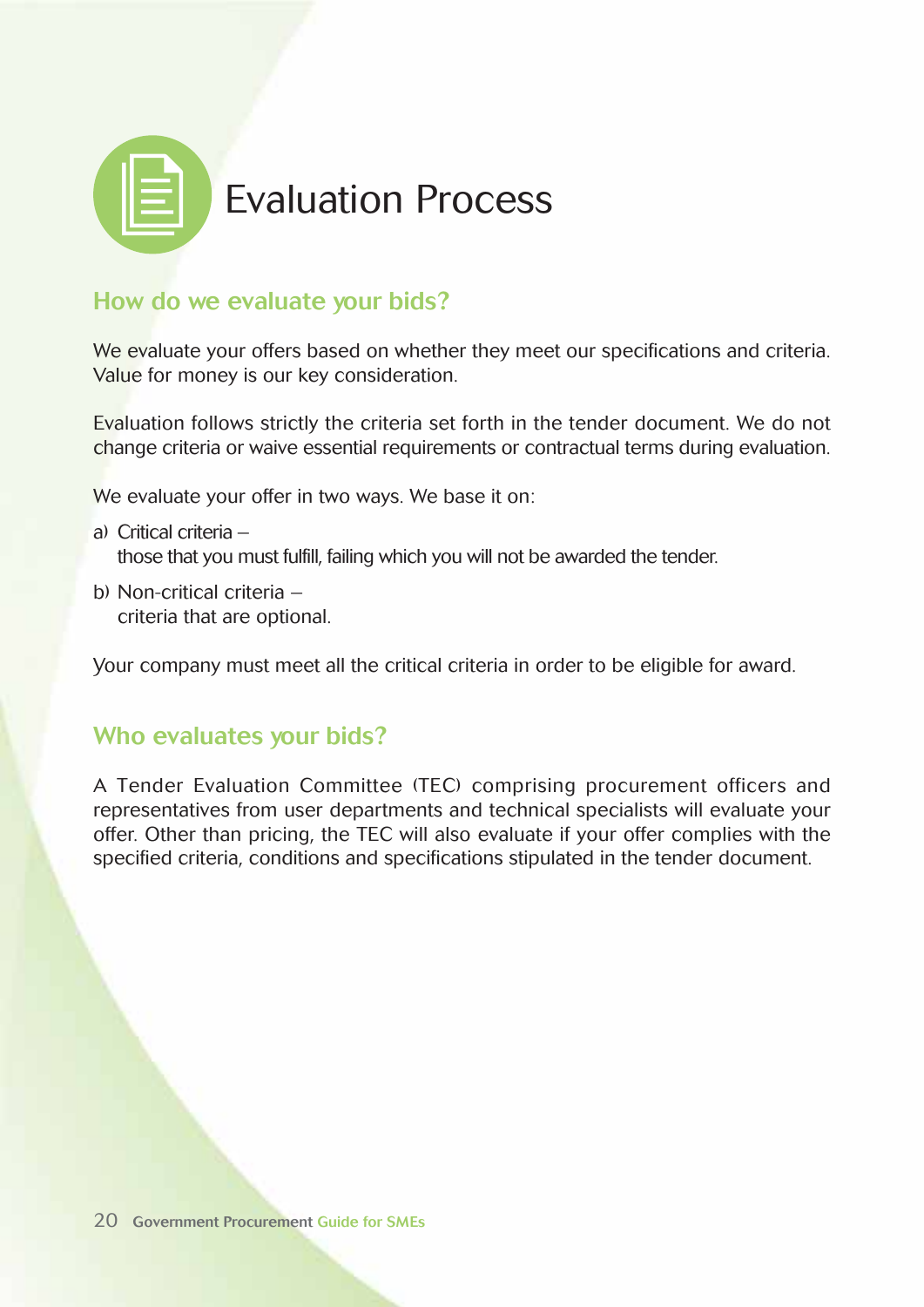## **Who approves your bids?**

Each Tender Approving Authority (TAA) comprises no less than three senior officers. The TAA members will consider, approve or reject recommendations on tenders. All members in the TAA will be different from those in the TEC.

TAA members can recommend to:

- award the tender to one or more tenderers,
- not award the tender, or
- abort the tender.

TAA considers the recommendation and justifications, and may seek clarifications from the procuring agency before accepting the recommendation.

Once the TAA approves a tender, we will publish an award notice on GeBIZ (www.gebiz.gov.sg) informing all tenderers of the outcome. The name of the tenderer awarded the contract and the contract sum awarded will also be announced.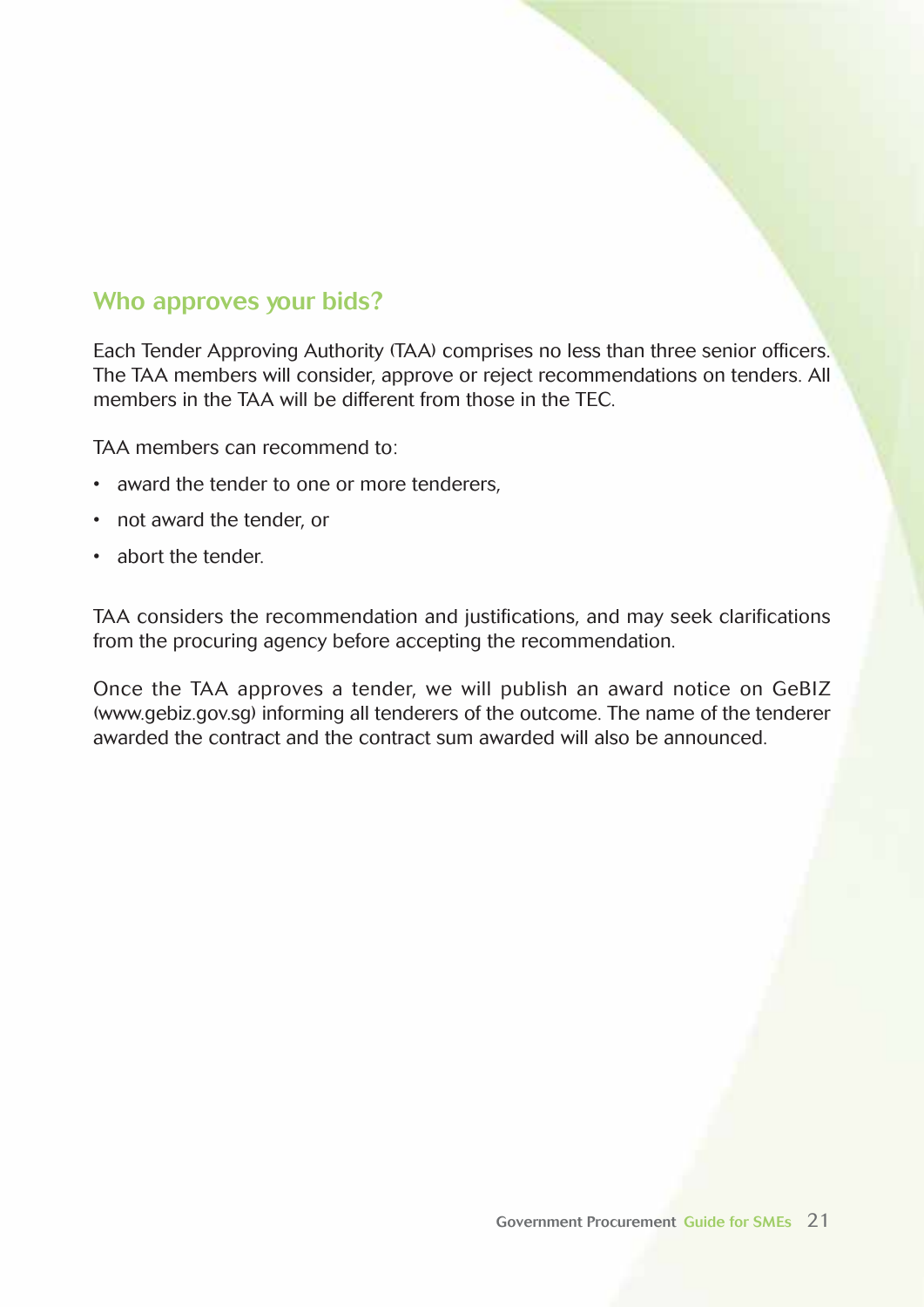

As the awarded tenderer, you may be required to give a security deposit. The amount of the security deposit will be indicated in the tender document using the estimated value of the purchase. The table below serves as a quide on the amount of security deposit required.

|                                           | <b>Goods/Services</b><br>contracts equal to<br>or less than<br>S\$500,000 | <b>Goods/Services</b><br>contracts more<br>than S\$500,000 | <b>Construction</b><br><b>contracts</b> |
|-------------------------------------------|---------------------------------------------------------------------------|------------------------------------------------------------|-----------------------------------------|
| Quantum of<br>security deposit<br>imposed | Waived                                                                    | Generally $0\%$ - 5%                                       | Generally $0\%$ - 5%                    |

We accept security deposits in the form of:

- Cheques
- Insurance performance bonds
- Banker's guarantees
- A guarantee from a MAS-approved finance company for a deposit not exceeding S\$300,000

You will get a refund on the security deposit or any balance due to you when the contract expires. This will be in accordance with the terms in the contract.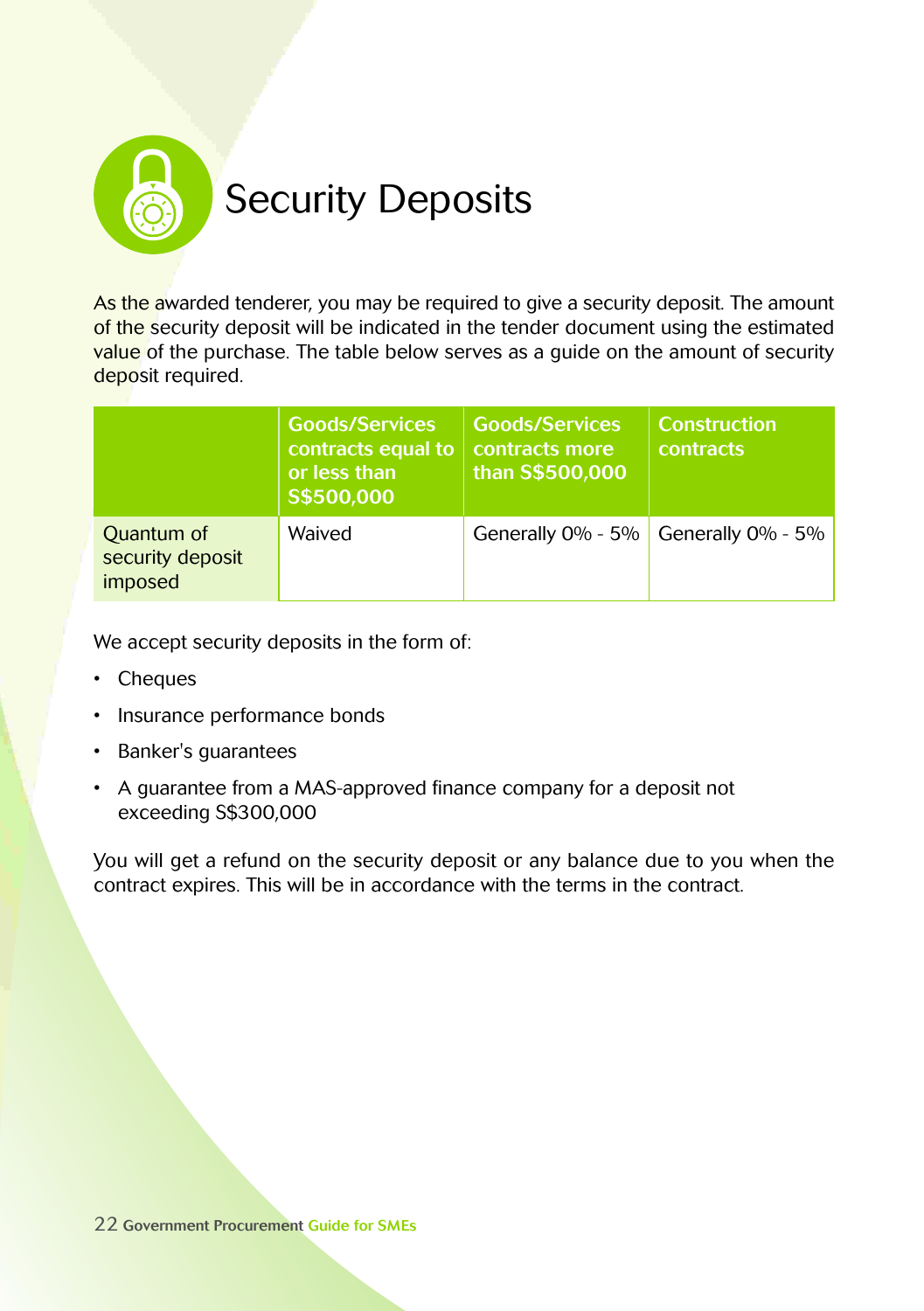

Note:

ITQ – Invitation to Quote

ITT – Invitation to Tender

EPPU – Expenditure & Procurement Policies Unit

BCA – Building and Construction Authority

**Government Procurement Guide for SMEs** 23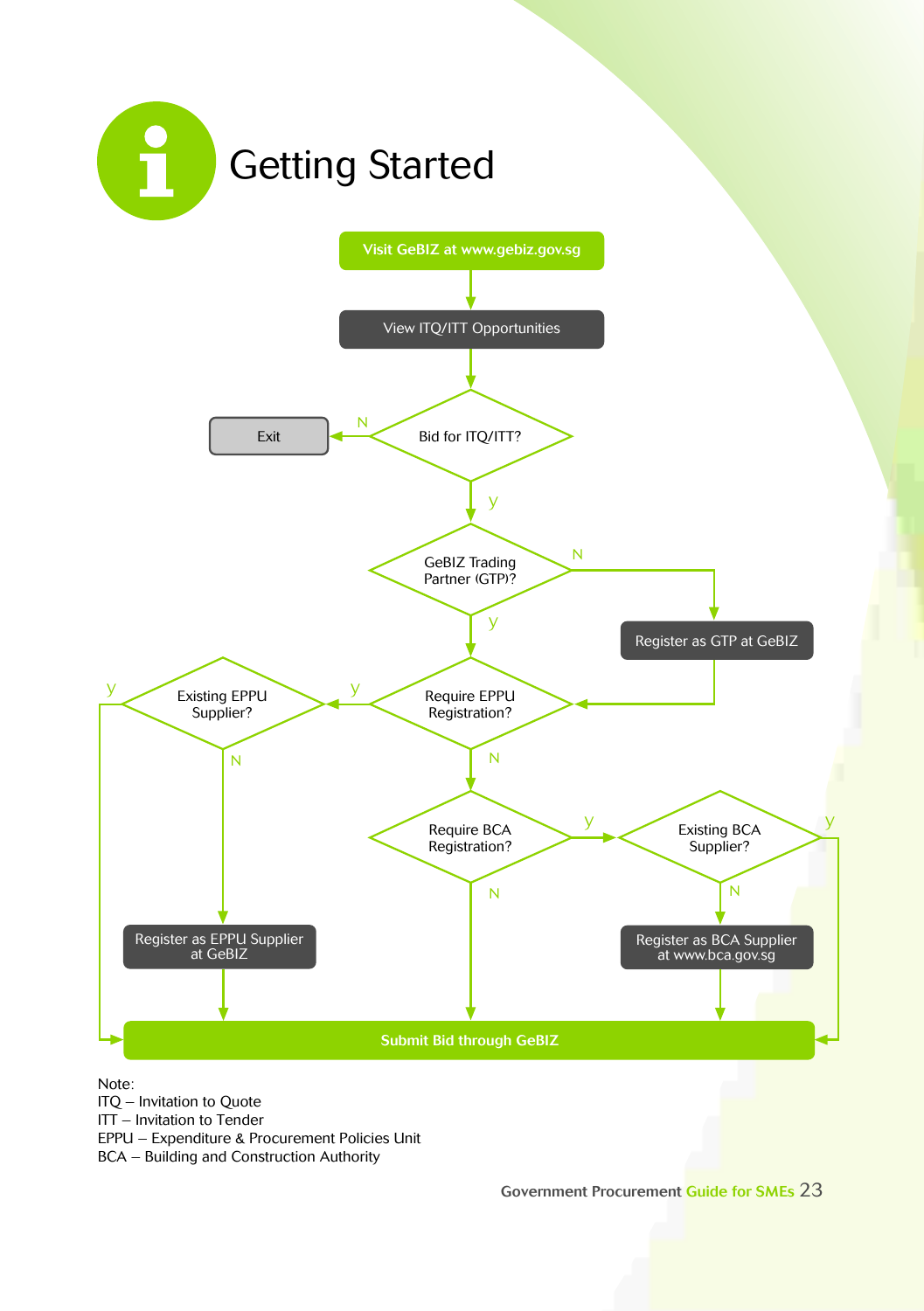## More Information

**GeBIZ website** http://www.gebiz.gov.sg

#### **GeBIZ and GeBIZ Trading Partner enquiries**

GeBIZ Service Centre Tel: 6274 5717 Fax: 6274 1321 Email: gebiz@d-s-t-a.gov.sg

**EPPU Registration enquiries** Tel: 6333 3428

**Government Procurement enquiries** Email: mof\_pdg\_secy@mof.gov.sg

**SPRING Singapore** SME First Stop Email: firststop@spring.gov.sg Tel: 6898 1800

Source: Ministry of Finance and Building & Construction Authority Information is correct as at time of publication (March 2005)